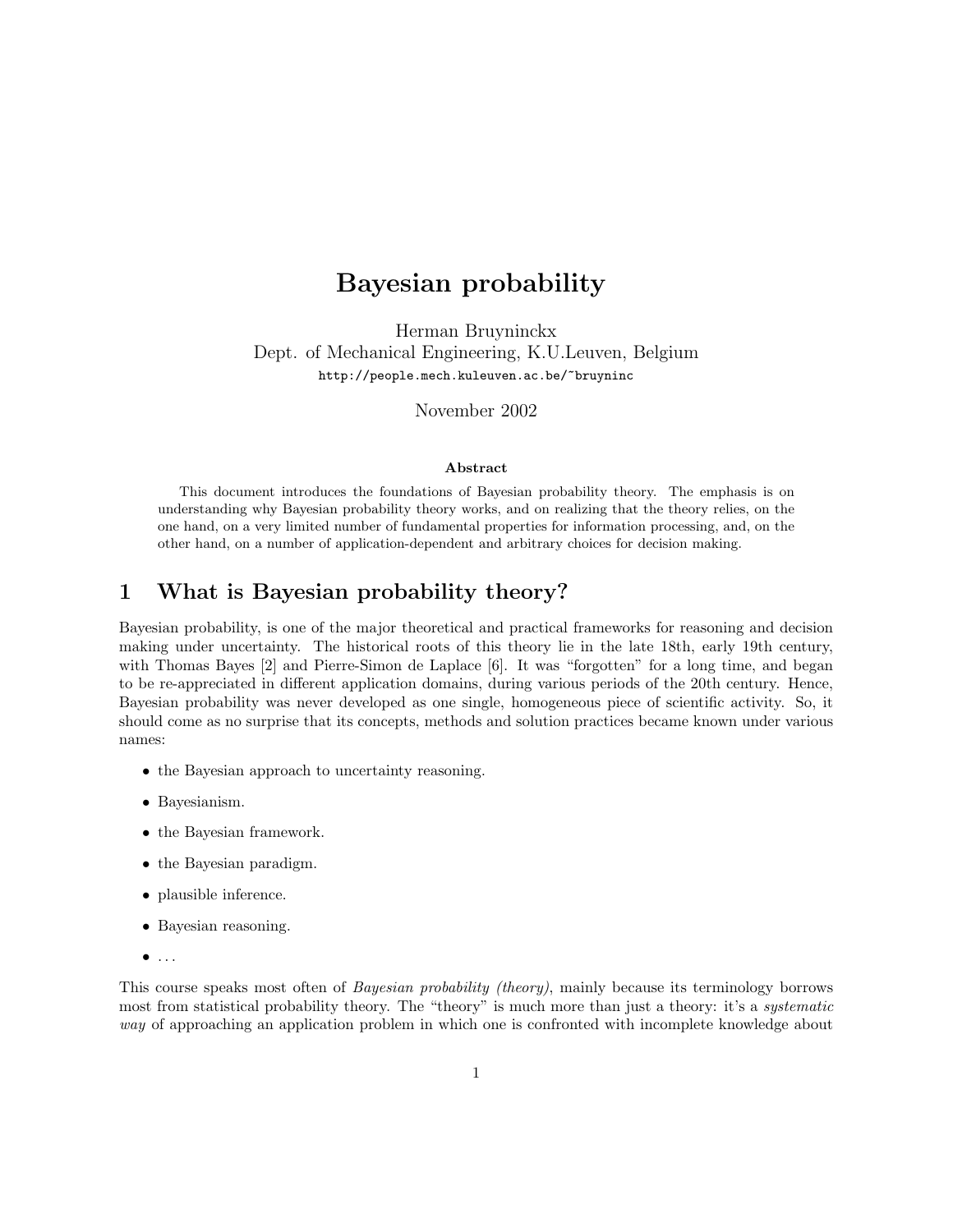the problem. When reading papers that use Bayesian probability one gets the impression that the core of the systematic approach is that one uses all the time the well-known laws of probability: sum rule, product rule, and Bayes' rule. However, this is only part of the whole picture, because applying Bayesian probability to an application problem also means that one takes great care to unambiguously define and motivate the *system models* and *decision criteria* that are used in the problem solution.

Message 1 (Modelling, information processing, decision making.) This document does a big effort to separate explicitly the discussion on Bayesian probability theory into these three sub-problems: modelling, information processing, and decision making. And to give a clear definition of what information means in the context of Bayesian probability.

## 1.1 Examples

This section gives some examples of applications of Bayesian probability theory:

#### (Parameter) estimation.

- Police speed radar.
- Prediction of celestial body motions.
- Steering space ships to Jupiter.

#### Pattern matching/Hypothesis testing.

- Detection of tumor in a scan image.
- Detection of gene sequences.
- Speech recognition.

#### Model building.

- Reverse engineering.
- Autonomously navigating robot.

#### Inference.

- Reasoning in court decisions.
- Weather forecasting.

## 1.2 Information processing and decision making

The examples above all illustrate the typical use of Bayesian probability as a input–output information processing activity:

#### Input:

- a given "world," "system," or "context," in which names, phenomena and values have a clear meaning to practitioners in the domain.
- facts, data, measurements, relationships, constrainsts, laws of nature, . . . , that provide information about the "system."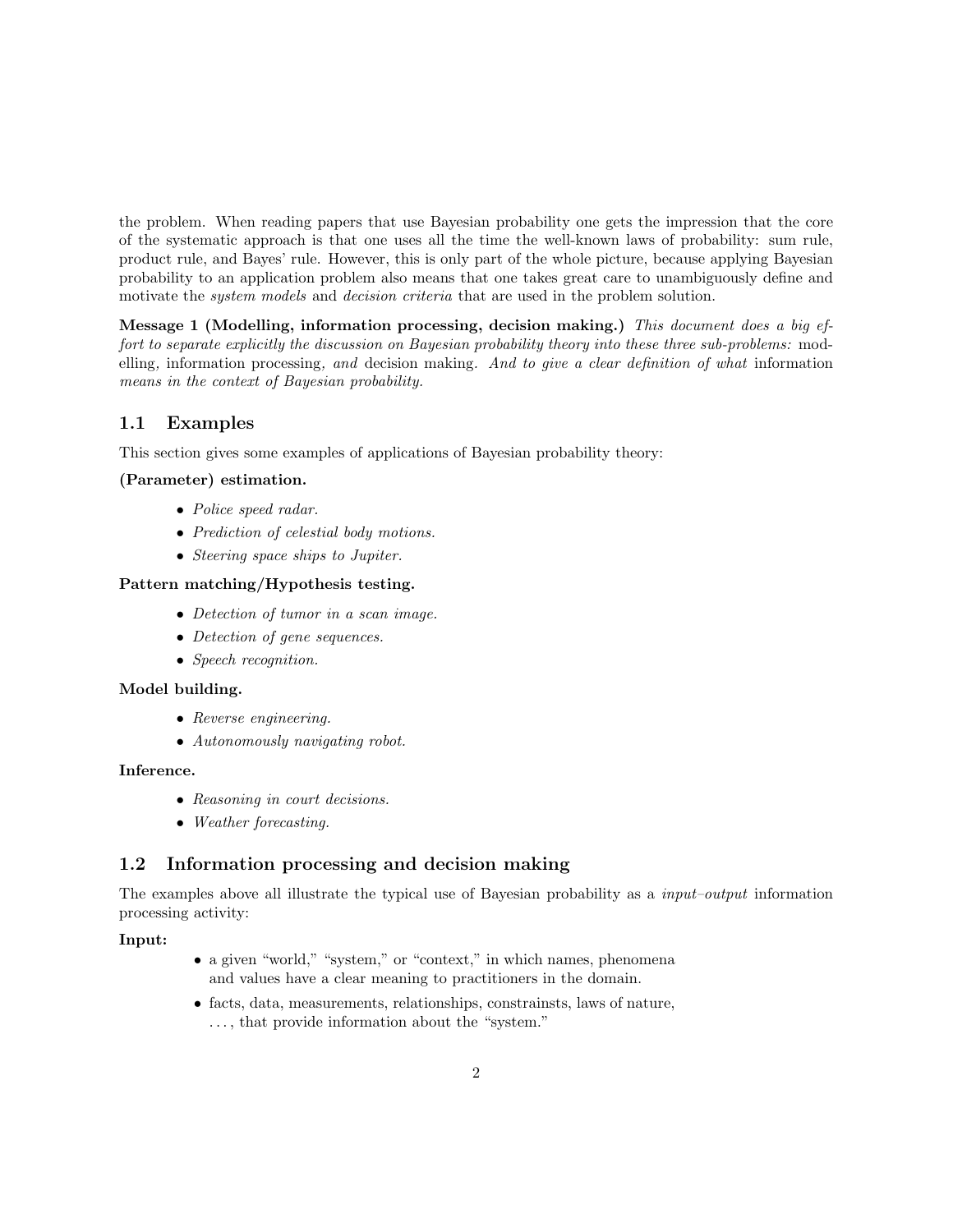#### Output:

- an *analysis* of the "system": the understanding and interpretation of what is going on in the system. The explication of what where the causes of the observed effects in the "system."
- *predictions*: about how the "system" will evolve in the near future, and how it will react to specific inputs.
- decisions: does the "system" satisfies its requirements? What actions should be taken on the basis of the available information?

All the reasoning about the "system" is done under *uncertainty*: numerical conclusions about the "system" are (usually) not given as logical, binary numbers, which are either true or false. On the contrary, each conclusion is accompanied with a measure of its uncertainty. How to represent information about the "system" in a numerical manner is explained in a following Section.

## 1.3 The essence of Bayesian probability

The essence of Bayesian probability is that it gives *precise* answers to the following questions:

- 1. What is information?
- 2. How is information mathematically modelled?
- 3. Where does information come from? How does it change? And how is it processed?
- 4. How does one draw conclusions or make decisions on the basis of available information?

Message 2 (Probability as information processing tool) This course explains why one can have good faith in using the mathematics of probability theory as a consistent, unique and plausible tool for dealing with uncertainty in real-world systems.

(Note that this message doesn't talk about the whole of Bayesian probability theory, but just about the information processing part of it.)

Definition 1 (Consistency) It does not matter in what form or order the available information is processed by the Bayesian probability tools and algorithms, because the result will always be the same. That is, the Bayesian framework is free from paradoxes and internal contradictions.

A later Section will show how this internal consistency is derived from an axiomatic basis.

Definition 2 (Unique) Bayesian probability theory provides an unique way to process information from "input" to "output."

However, this unique way can be too complex to describe, and/or too computationally intensive to calculate. Hence, many approximate processing algorithms have been developed (and will be introduced in a later Section).

Definition 3 (Plausible) In accordance with what seems logical to a human being.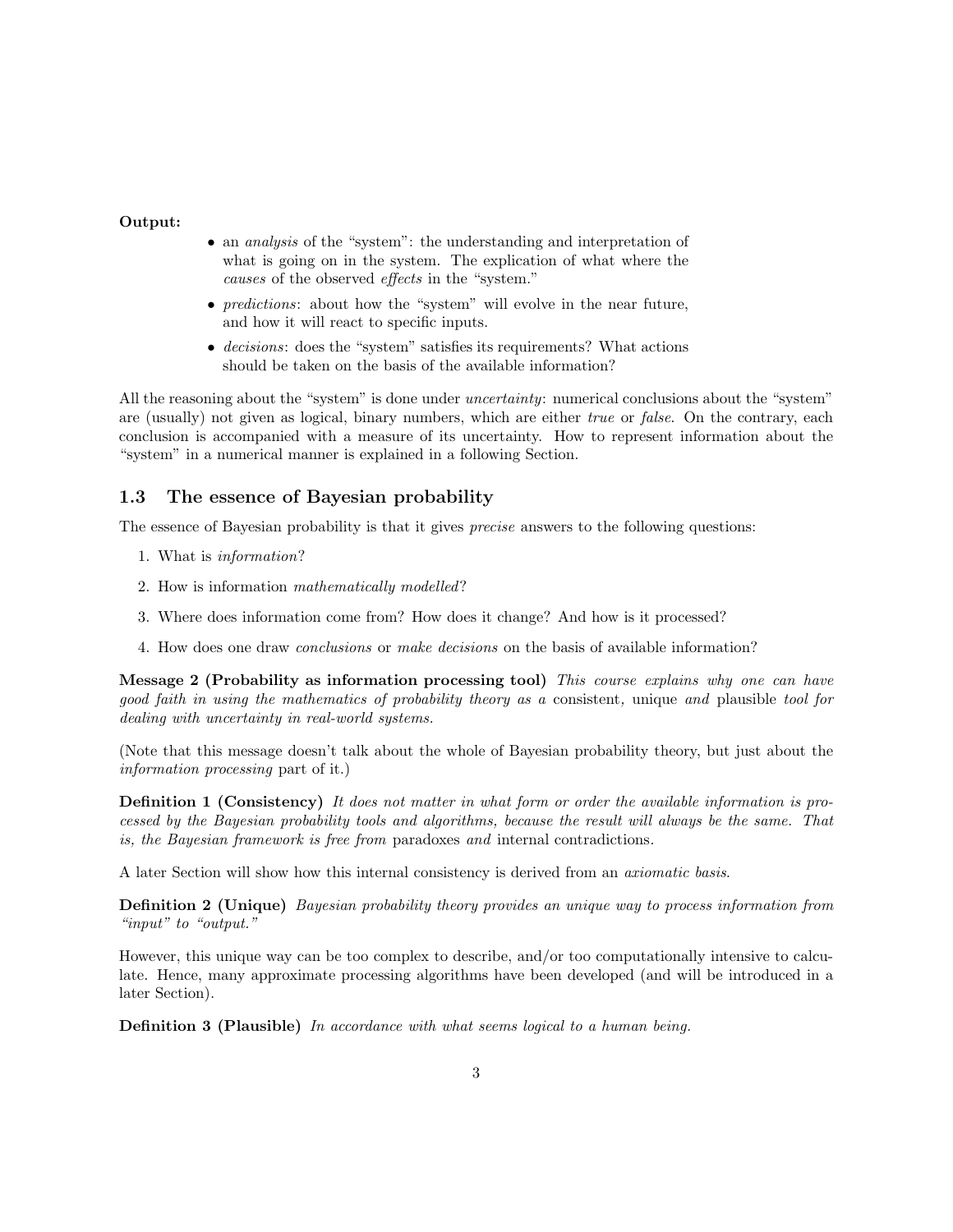Hence, Bayesian probability has become quite popular in much of the modern research and products in Artificial Intelligence. One of the major achievements in the 20th century development of Bayesian probability is that this "vague" definition of plausibility can be nicely formalised in mathematical form, and that the axioms of probability theory (sum, product and Bayes' rule) can be derived from it. It is also interesting to learn that this development was almost exclusively driven by physicists, and that almost no mathematicians or statisticians were involved.

Fact 1 (Determinism) Bayesian probability is a fully deterministic theory to deal with undeterministic systems and data.

Definition 4 (Uncertainty, Belief, Evidence) Uncertainty, Belief and Evidence are used as synonyms of information.

The terminology "information" will most often be used in this text.

### 1.4 Modelling: representation of information

Every practically useful mathematical theory about information processing in a given "system" must have a way to numerically represent and quantify information. Bayesian probability uses the following representation:

- 1. Variables. The "system" is fully described by a number of variables, which can be given numerical values. These variables can be discrete or continuous; they can be scalar (i.e., consisting of only one single number) or *composite* (i.e., consisting of more than one single number).
- 2. Information. The information about the  $N$  variables in the "system" is a single-valued function over the N-dimensional base space of variables.
- 3. Relationships. The variables is the "system" can, in general, not take aribitrary values independent of each other. Hence, there are functional relationships that indicate the inter-dependence of the variables. These relationship functions need not be single-valued.
- 4. State. The "system" is, at a particular instant in time, in a particular state, i.e., the information functions on the system's variables have particular values. The set of all possible values that the state variables can have is called the state space.

It is important to observe that the information function is single-valued. Such functions are, in the context of statistics, commonly known as probability density functions (PDF), Figure 1, and this text will use this terminology. Note also that the absolute value of the function is not important, but only the relative values at different points.

The function value at each point of the base space indicates how "likely" the particular combination of numerical values of the different variables is at that point. In fact, this value of the PDF at a single point is without much meaning, at least for the case of a continuous PDF; what is important is the integral of the PDF over an area of the variables space.

**Message 3 (PDF = function + measure)** A PDF is not fully characterized by the function over the variables space: also the (density) measure at each point of this space is important.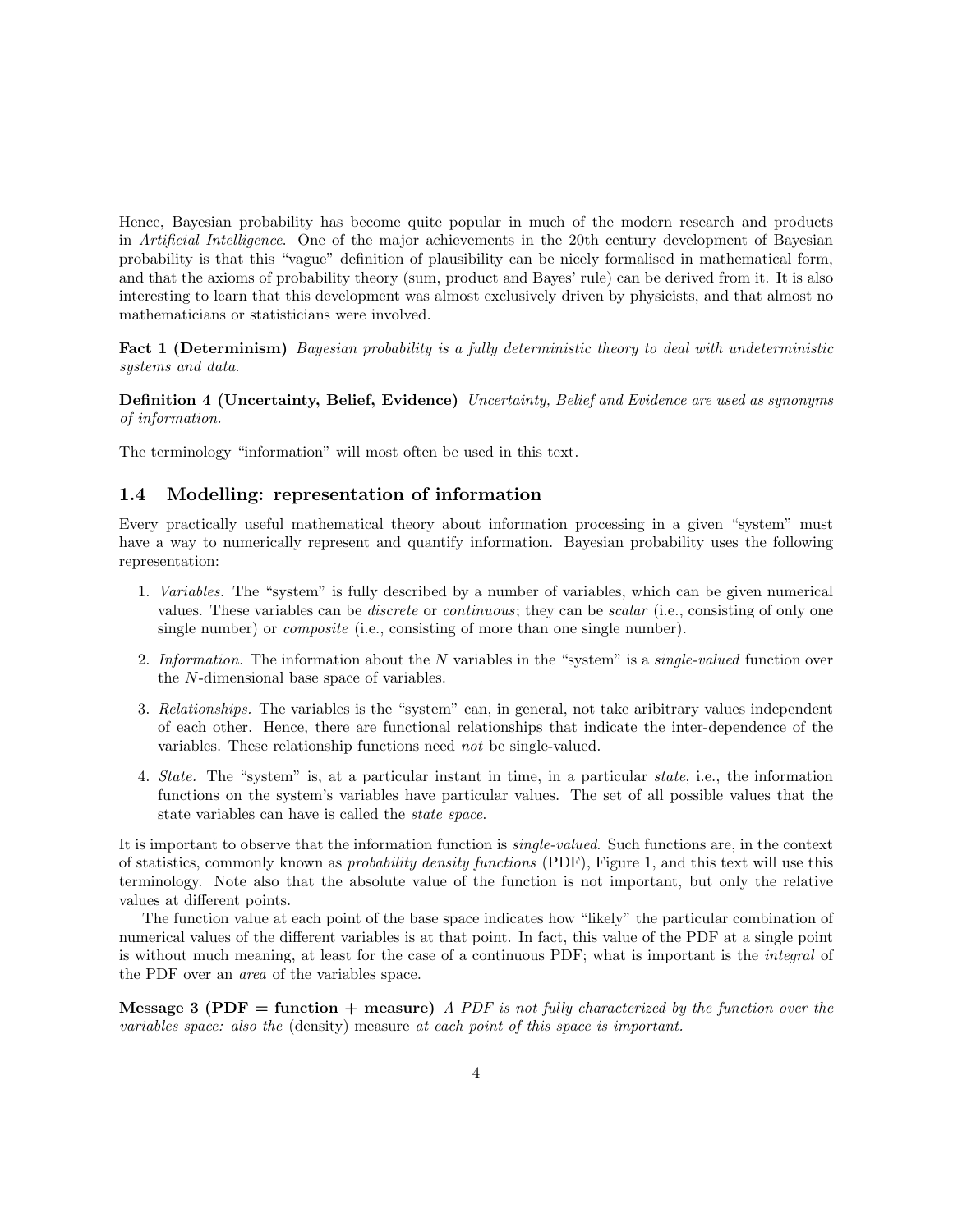So, only expressions like

$$
\int_{D} p(x) dx
$$
\n(1)

have real meaning (i.e., the amount of "probability mass" contained in the domain of the integral). The dx is called the *measure* of the variables space: the total probability mass is the product of the value of the PDF function, times the "density" of variables at this particular place. This density or measure is in general not equal in different places of the state space. For example, on the surface of the earth, there is a diminishing amount of ground between two longitude and latitude increments (i.e., the "square" formed by moving one unit in either direction), when coming closer to the poles.

Measures are not just used for notational purposes (i.e., to denote the variables over which to integrate), but they are examples of so-called differential forms. An n-dimensional differential form maps n tangent vectors to a real number. The tangent vectors form the edges of a "parallellepipedum" of volume in the parameter space; the result of applying the differential form on this parallellepipedum is the amount of volume enclosed in it. Measures have their own transformation rules when changing the representation (change of coordinates, change of physical units, etc.): changing the representation changes the coordinates of the tangent vectors, and hence also the mathematical representation of the differential forms should change, in order to keep the enclosed volume invariant. An invariant measure puts structure on the parameter space. It can also be interpreted as the generalized form of a uniform probability distribution: with this distribution, each unit of volume in parameter space is equally probable.

The concept of an invariant measure is important for parameter spaces that are fundamentally different from  $\mathbb{R}^n$ , i.e., that have a different *structure* than  $\mathbb{R}^n$ , even though they may have *n* real numbers as coordinates. The best-known example is probably the measure used to calculate the surface integral over a sphere: depending on whether one uses Cartesian x, y, and z coordinates, or spherical r and  $\theta$  coordinates, the measure changes, [36]:

$$
\int_{A} \{f(x, y, z)\} \{dx dy dz\} = \int_{A} \{f(r, \theta, \phi)\} \{r dr \sin(\theta) d\theta d\phi\}.
$$
 (2)

Fact 2 (Properties of PDF) Classical statistics often characterizes a PDF by saying that its integral over its whole domain is equal to 1. However, this "1" doesn't have any intrinsic meaning, and could be replaced by any other positive number.

Definition 5 (Model) The combination of a set of variables, their information and relationship func $tion(s)$  is called a model.

Choice 1 (Choice of model) Any "system" can be given many possible mathematical models; which one to choose is a rather arbitrary choice of the practitioners. They can be guided in their choice by various criteria: level of detail of the model; computational complexity; tradition; etc.

Fact 3 (Importance of model selection) Choosing an appropriate model for a particular application is not a simple job. And (the mathematical representation chosen in) the model determines to a very large extent the efficiency and accuracy of the information processing that will take place in the system.

Definition 6 (Constraint) A constraint is used as a synonym of a relationship between variables.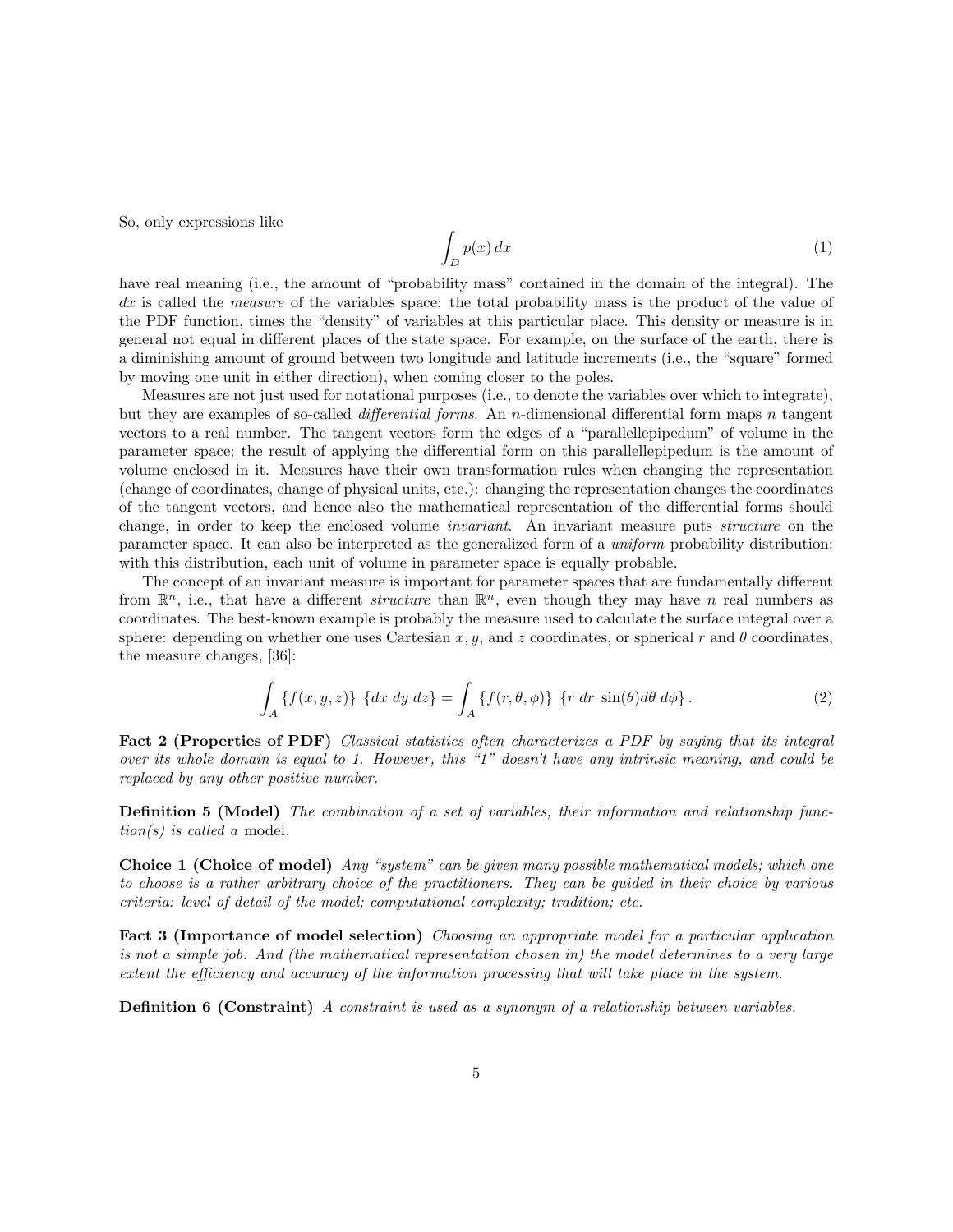

Figure 1: Examples of discrete and continuous information functions, i.e., probability distributions.

Learning the syntax and semantics of the model (state, information functions, relationships) in a particular application domain is usually also the hardest part of building a reasoning system for that application. Once the model has been built and understood, all information processing should be straigthforward, as will be shown in later sections.

Definition 7 ((Joint) probability density function) The multi-dimensional, single-valued information function  $p(X, Y, Z, ...)$  that describes the dependencies between the variables  $X, Y, Z, ...$  in a model is called a (joint) probability density function.

**Definition 8 (Dependent variables)** Two variables X and Y are (statistically) dependent if a change in the value of X is correlated with a change in the value of Y.

This does not necessarily mean that there is a physical *causal connection* between  $X$  and  $Y$ . In the example of the alarm, X could be *JohnCalls*, and Y is  $MaryCalls$ ; there is no physical connection between John and Mary making calles; but in this case, both are sometimes influenced by a common cause, i.e., the alarm that sounds.

**Definition 9 (Conditional PDF)** The information function  $p(X, Y, Z, \ldots)$  between the variables  $X, Y, Z, \ldots$ can depend on the given values of some other variables  $A, B, C, \ldots$ . This sort of information function is called a conditional PDF, and the dependence is denoted by a vertical bar:  $p(X, Y, Z, \ldots | A, B, C, \ldots)$ .

Figure 1 shows a discrete and a continuous PDF in one single dimension. Figure 2 shows a set of four PDFs from a very common family of one-dimensional PDFs, called normal distribution or Gaussian distribution. These latter distributions are very popular, because (i) the information about many "systems" can be described by Gaussians, and (ii) their mathematical properties are very attractive. That is, one needs only two parameters to represent the normal distribution, denoted by  $\mathcal{N}(\mu, \sigma)$ : its mean  $\mu$  and its standard deviation σ:

$$
\mathcal{N}(\mu,\sigma) = \frac{1}{\sqrt{2\pi}\sigma} \exp\left\{-\frac{(x-\mu)^2}{2\sigma^2}\right\}.
$$
\n(3)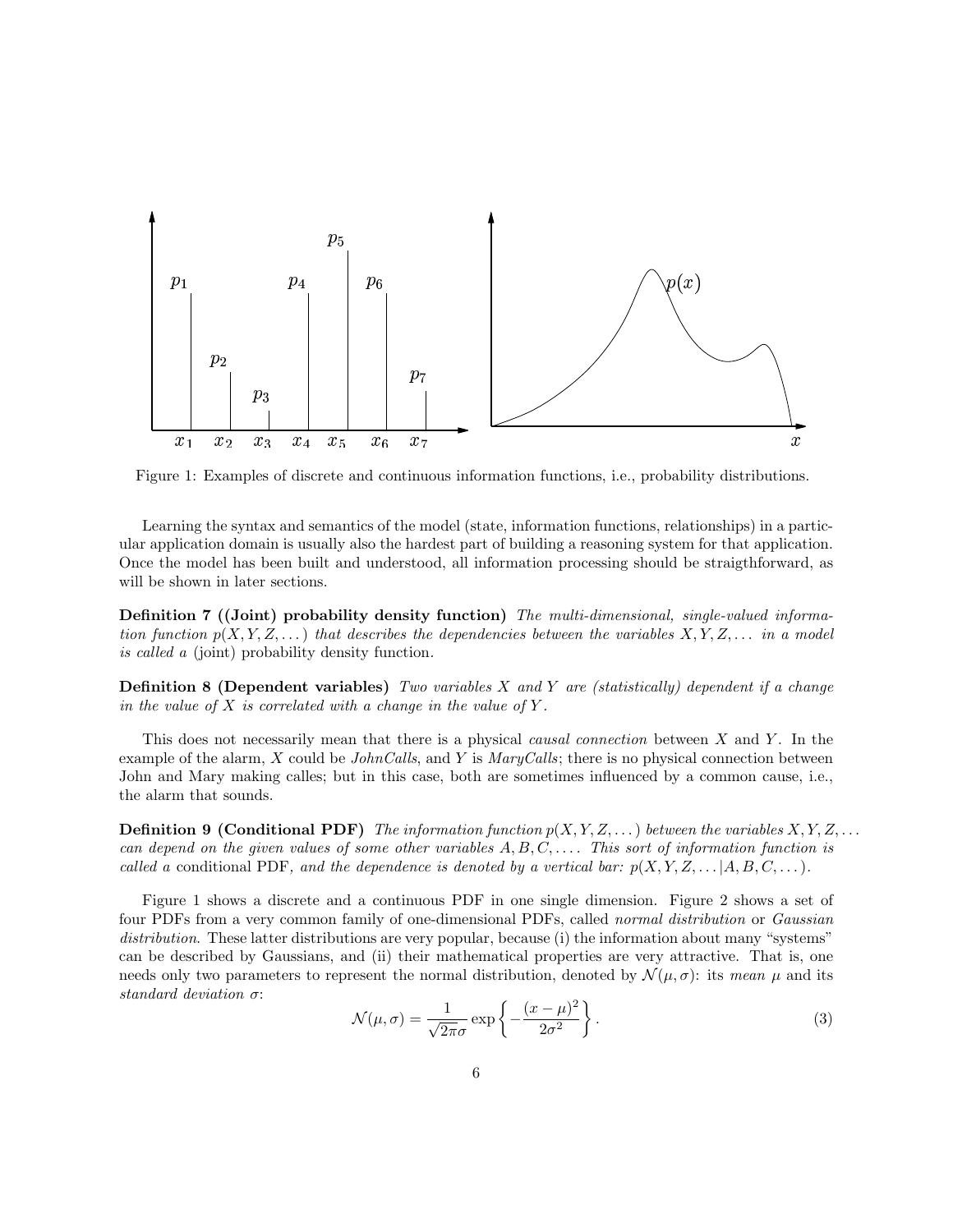

Figure 2: Gaussian probability distributions, with mean 0 and different standard deviations  $\sigma$ .

 $\sigma^2$  is called the *covariance* of the distribution. The Gaussian distribution above is *univariate distribution*, i.e., it is a function of one single parameter  $x$ . Its *multivariate* generalization has the form

$$
\mathcal{N}(\boldsymbol{\mu}, \boldsymbol{P}) = \frac{1}{\sqrt{(2\pi)^n \det(\boldsymbol{P})}} \exp\left\{-\frac{1}{2}(\boldsymbol{x} - \boldsymbol{\mu})^T \boldsymbol{P}^{-1}(\boldsymbol{x} - \boldsymbol{\mu})\right\}.
$$
 (4)

x is an *n*-dimensional vector,  $\mu$  is the vector of the mean (first moment, or "expected value") of x:

$$
\mu = \int_{-\infty}^{\infty} dx_1 \dots \int_{-\infty}^{\infty} dx_n \left\{ x \ p(x|\mu, P) \right\}.
$$
 (5)

 $||P||$  is the two-norm (i.e., the square root of the largest eigenvalue of  $P^T P$ , [11]) of the second moment, or covariance matrix  $P$ :

$$
\boldsymbol{P} = \int_{-\infty}^{\infty} dx_1 \dots \int_{-\infty}^{\infty} dx_n \left\{ (\boldsymbol{x} - \boldsymbol{\mu})(\boldsymbol{x} - \boldsymbol{\mu})^T p(\boldsymbol{a}|\boldsymbol{\mu}, \boldsymbol{P}) \right\}.
$$
 (6)

Note that the term  $(\mathbf{x}-\boldsymbol{\mu})(\mathbf{x}-\boldsymbol{\mu})^T$  in the above equation is a *matrix*, while the term  $(\mathbf{x}-\boldsymbol{\mu})^T P^{-1}(\mathbf{x}-\boldsymbol{\mu})$ in Eq. (4) is a number. It can be shown that this number has all properties of a distance on the parameter space of x; in other words, the inverse of the covariance matrix  $P$  is a metric on that space, [27], and hence determines *structure* on the space: points in the space are "ordered" relative to each other by their distances.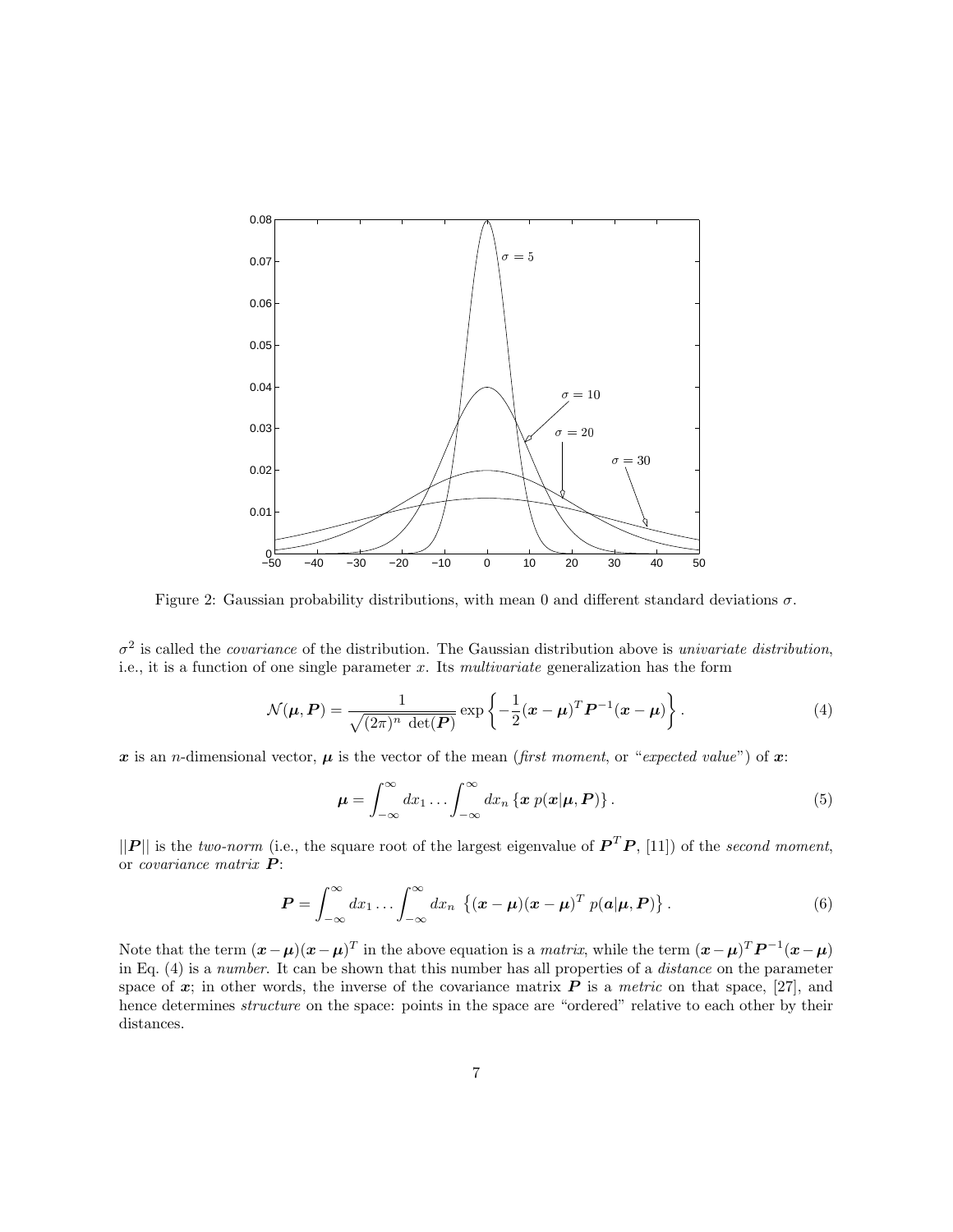#### 1.5 Marginalization and Bayes network

**Definition 10 (Marginalization)** Given a PDF  $p(X, Y, Z)$  that represents the information about in what ways the values of the variables  $X, Y$  and  $Z$  can occur together. Marginalization is then the process to derive the information about X and Y, given all possible values of Z.

The mathematical instantiation of marginalization is conceptually simple: integrate  $p(X, Y, Z)$  over all possible values of Z:

$$
p(X,Y) = \int_{Z} p(X,Y,Z) dz.
$$
\n(7)

Fact 4 (Importance of marginalization.) Marginalization is of utmost importance for all inference in Bayesian probability: the information about a subset of the system's variables is derived by "integrating out" all "superfluous" variables.

These superfluous variables are not superfluous at all: they are needed in the system because it's usually through them that information enters the model, and can be used to infer information about the variables that the application user is interested in.

Calculating the integrals needed in marginalization can, in practice, be very time consuming. This difficulty has motivated two complementary research developments: (i) more efficient integration algorithms, and (ii) modeling of uncertaint systems with PDF functions that are not too computational complex to work with. Note that both developments are a trade-off between efficiency and accuracy. One successful result of this quest for efficient representation (and hence also processing) of information are Bayesian networks.

Definition 11 (Bayes network) A Bayes network is a directed graph structure to represent the (probabilistic) dependencies between various variables in a system, and that is used to reduce the computational complexity with respect to working with the full joint PDF.

Later sections will give more details, but Figure 3 illustrates the basic idea: the variables X, Y and Z are connected by a PDF  $p(X, Y, Z)$ ; the network represents the fact that X and Y are independent, given the information about the variable  $Z$ . This structure in the dependencies can be exploited to simplify marginalization operations on  $p(X, Y, Z)$ .

#### 1.6 Information is subjective

Fact 5 (Information is subjective) The PDF that represents the information about a given system does not represent the "real state" of that system, but it represents all information that we, as human observers of the system, (think we) have collected about the system.

The collection of information comes from various sources: prior knowledge about the system (such as physical laws it has to obey, or known initial conditions); measurements from sensors that can observe (parts of) the system; data from the past; etc.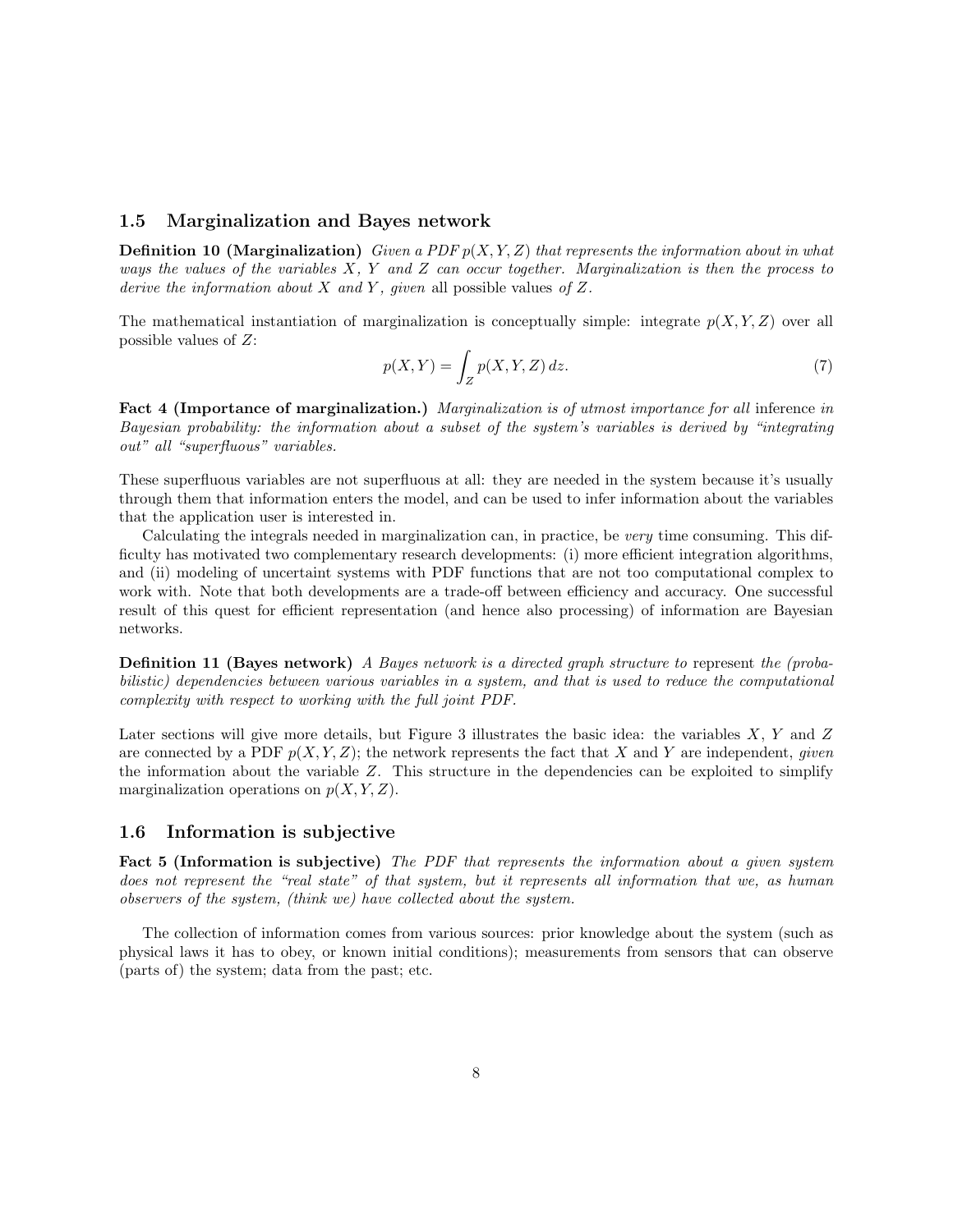

Figure 3: Smallest element in a Bayesian network: X and Z are conditionally independent, given Z.

#### 1.7 Information processing is objective

The information that is available about a given system is often not in the most appropriate form to be really useful for a particular application. Hence, this information has to be processed, to result in a more appropriate form. Basically, there are two forms of processing:

1. Transformation. The information is available as a PDF  $p(X, Y, Z, A, B, \ldots)$ , but the user prefers a functional dependence on the variables C and D. If a relationship exists between, for example, A and B, and C and D, the PDF  $p(X, Y, Z, A, B, ...)$  can be transformed into a PDF  $p(X, Y, Z, C, D, ...)$ .

Very often, the transformation consists of data reduction: the N-dimensional PDF is transformed into a much lower-dimensional PDF. In the case of decision making (Section 1.8), the reduced "PDF" is just one single number. Hence, a significant part of the information is thrown out in the reduction process.

2. Combination. From time to time, new information about the system is coming in. For example, via sensors that make measurements of some variables of the system. This new information should be taken into account, and combined with the already available information.

The unique mathematical tool to perform combination of information is through Bayes' rule. A later Section gives more details about where this rule comes from, and how it should be used.

Figure 4 gives examples of information transformation and combination: a mobile robot drives around in an office corridor, which has three doors. When its power is switched on, it doesn't know where in the corridor it is. This lack of information is represented by a uniform PDF. The robot takes a first sensor measurement, and "sees" a door. This leads to a non-uniform PDF, with (low) peaks at the three possible doors. After having moved a bit further, the robot sees another door, which raises the probability of being close to the second door.

In this example, transformation of information could be that, from its position in the map, the robot derives the direction in which it expects a certain visual clue against the walls.

Updating the information about its position is an example of combination of information, i.e., the previously collected information about its position is combined with the new sensor information.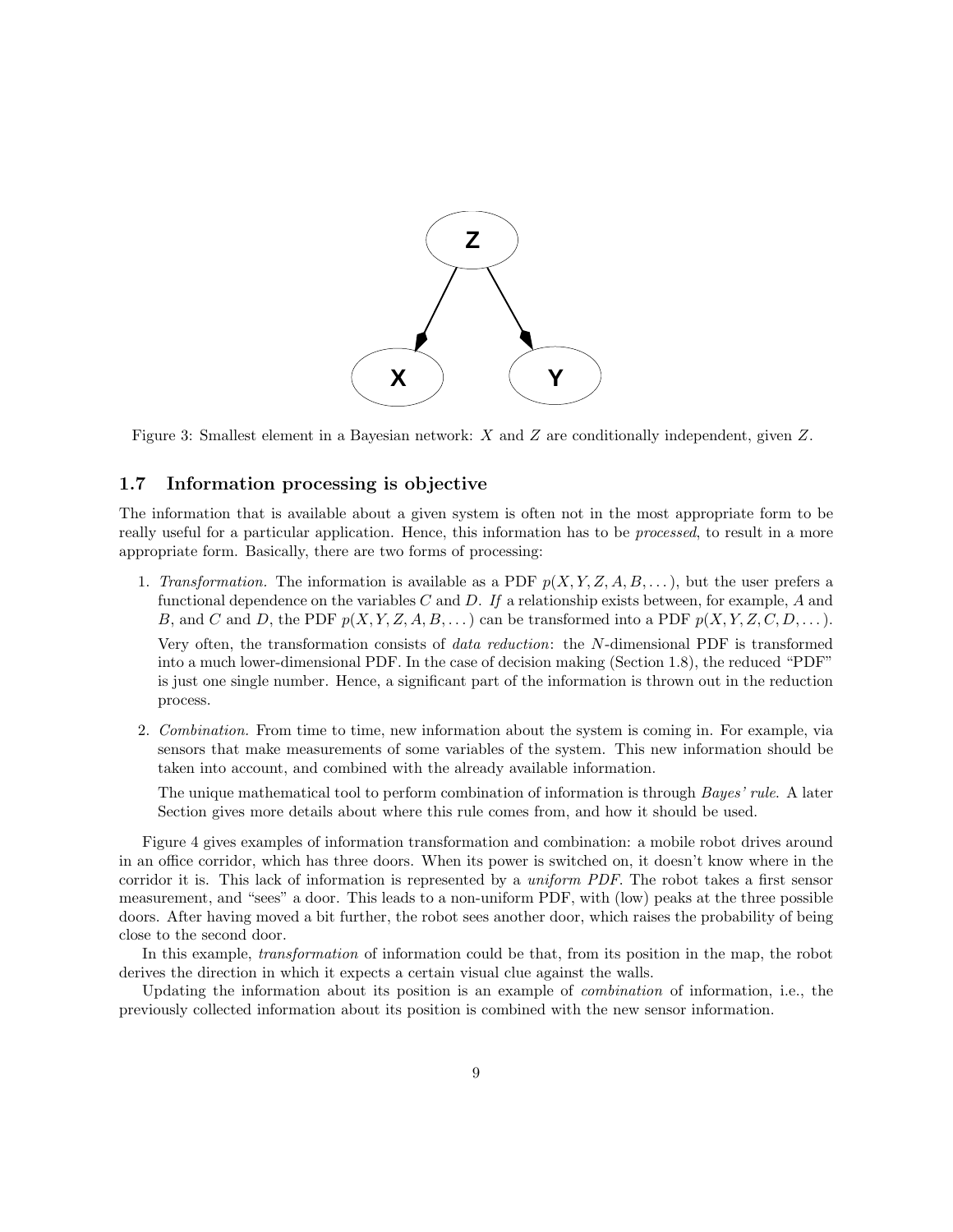

Figure 4: A mobile robot drives in an office corridor, and builds up information about where it is positioned with respect to the doors in the corridor.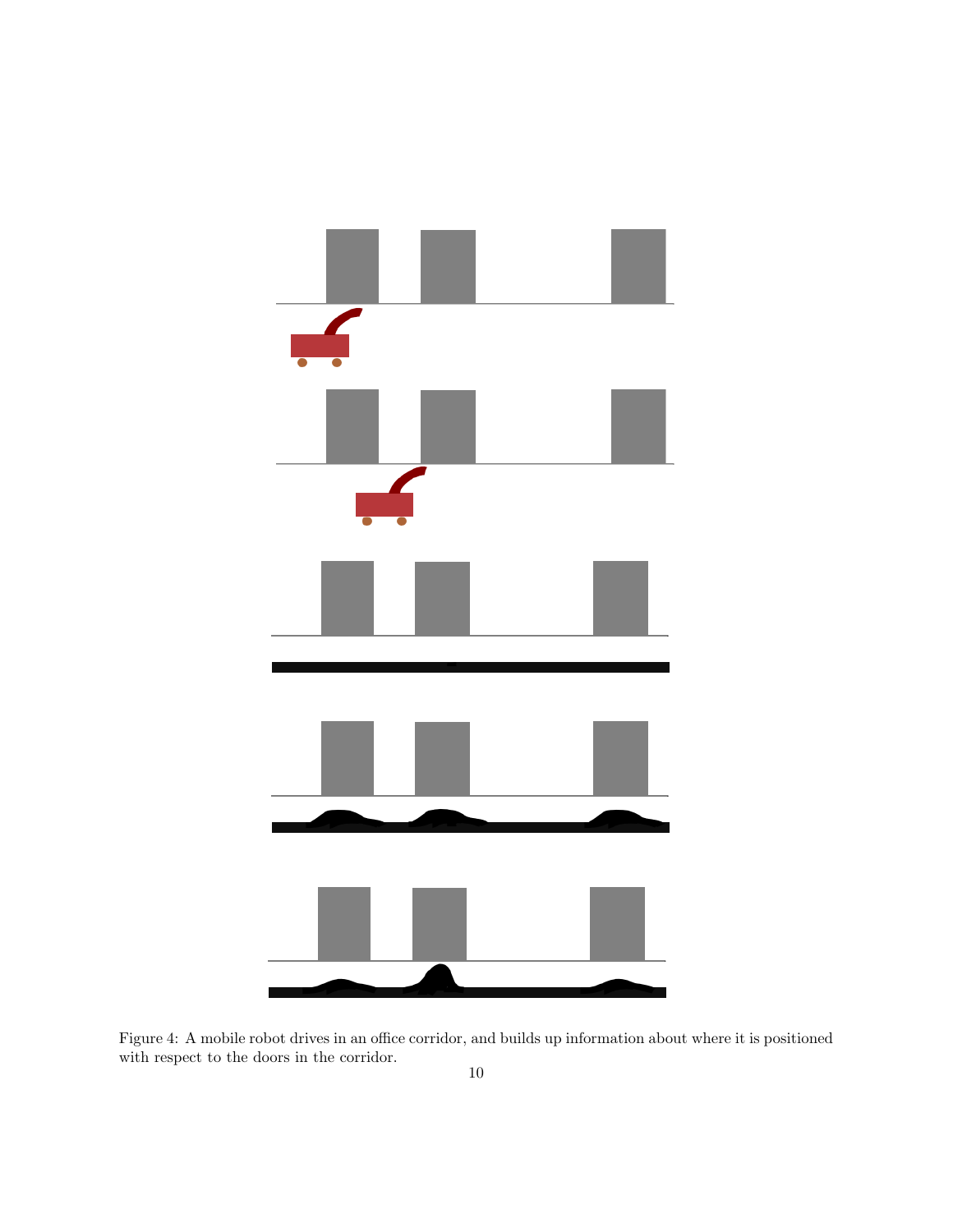Message 4 (Conservation of information) The processing of information should not change the information content; i.e., it should not delete, nor add information.

This seems a trivial statement to make, but is not in practice. One of the fundamental questions to answer first before one can check whether information is conserved, is how to measure information. This will be dealt with in Section 2.

### 1.8 Decision making

All practical applications of information processing spent time on this processing for one single purpose only: collect as much information as possible on a system, in order to be able to draw conclusions, or make a decision to perform specific actions. Decision making necessarily reduces higher-dimensional information representations into one single number (or low-dimensional vector of numbers).

Definition 12 (Decision and utility functions) Both terms are used as synonyms in this text. A utility function is a mapping from the state space of the system to the real line. It represents the value of the information acquired thus far.

Fact 6 (Choice of decision function) The choice of a decision function is most often very arbitrary. There is no equally attractive axiomatic theory on decision making as for the axiomatic foundations of Bayes' rule (see later).

In the example of Figure 4, the robot must make a decision to enter a particular door or not, based in the collected information thus far. Hence, from all the *possible* positions, it has to choose only one single position, and plan its motion to move through the "door" as if this chosen position was the real position.

Message 5 In every application, always make the explicit distinction between modelling, information processing, and decision making.

Fact 7 (Process first, decide later) In Bayesian probability, information processing is performed every time the system transforms, and/or gets new information. Decisions can be taken at any moment, using the information gathered until that moment. The decision doesn't transform the available information.

Fact 8 (Conflicting beliefs) Many reasoning systems feel the need to introduce the concept of conflicting beliefs. In Bayesian probability, this concept does not exist on the level of information processing. However, it is possible that two different people define decision functions whose evalution contradicts each other.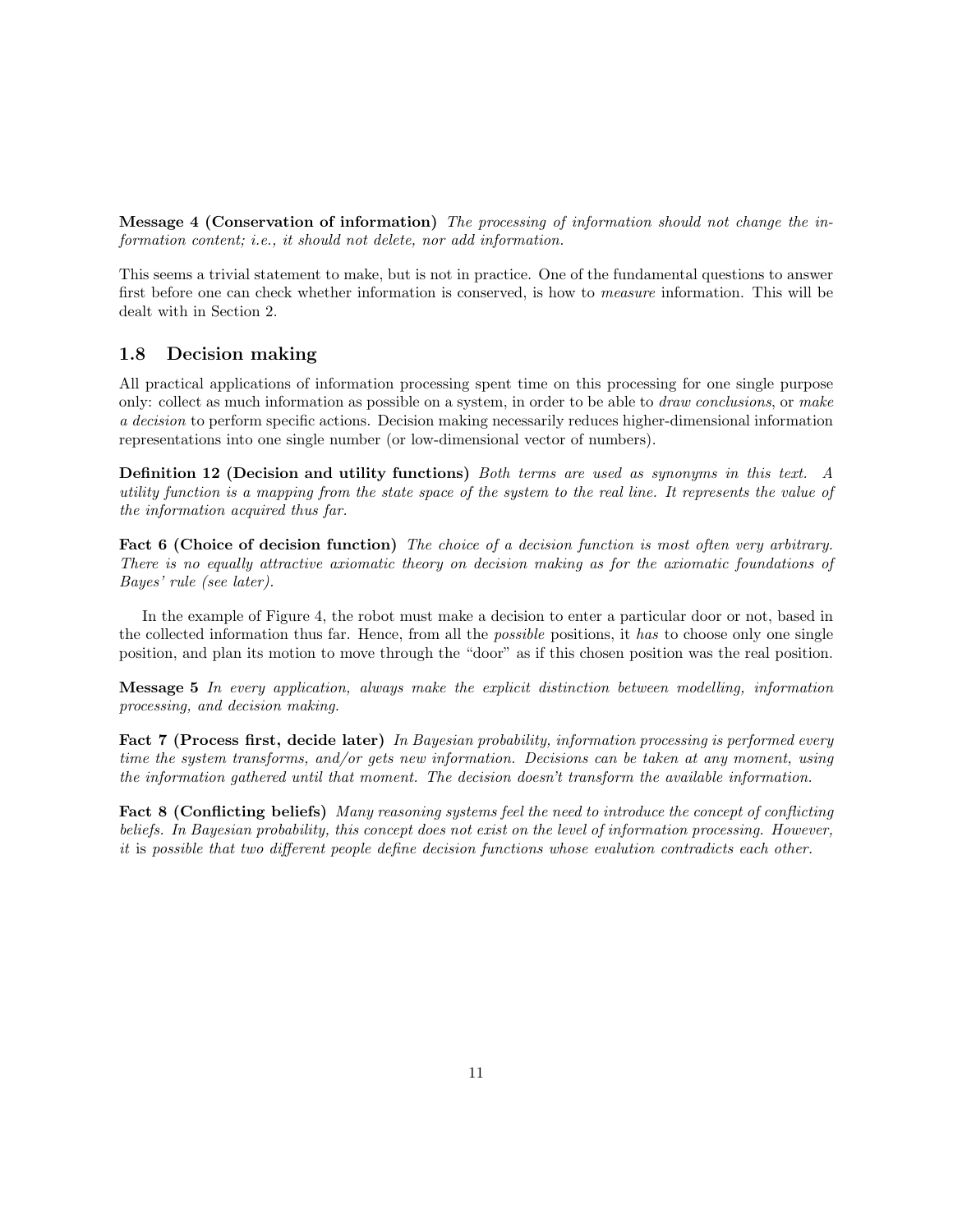## 2 Information measures

Any uncertainty reasoning system should be able to tell its users *how much* information it has gathered about a particular part of the system under study. This means the system must have a procedure to reduce the available information (stored in the form of possibly high-dimensional PDFs) to one single scalar number.

Fact 9 (Ambiguity of information measures) *Calculating the information content in a PDF is an* irreversible operation: it is impossible to reconstruct the original PDF from knowing only a scalar that quantifies its information.

Of course, an infinite number of ways exist to reduce a PDF to one single number. But history has provided us with a (small) number of choices that have interesting and "natural" properties. Entropy is one of the most "pure" measures, because, as this Section will show, it is derived from a minimal and very plausible set of desirable information measure properties.

### 2.1 Good's information function

Let's formally denote by  $I(M:E|C)$  the information about model M that can be derived from the information E, and given the "background" ("context") information C. Good [12] proposed the following structural properties for  $I(M:E|C)$ :

1.  $I(M:E \text{ AND } F|C) = f\{I(M:E|C), I(M:F|E \text{ AND } C)\}.$ 

The information about M derived from both E and F is a function of the information about M derived from  $E$  only, and the extra information given by  $F$ , interpreted in the context that  $E$  is already taken for granted.

f simply represents a functional relationship between the different terms, without saying anything about the exact form of this relationship.

2.  $I(M:E \text{ AND } M|C) = I(M|C)$ .

If one knows already everything about  $M$ , other information cannot add anything anymore.

3.  $I(M:E|C)$  is a strictly increasing function of its arguments.

If the information content of one of the parameters of  $I$  increases, the information  $I$  increases too.

- 4.  $I(M_1 \text{ AND } M_2:M_1|C) = I(M_1:M_1|C)$  if  $M_1$  and  $M_2$  are mutually irrelevant pieces of information.
- 5.  $I(M_1 \text{ AND } M_2|M_1 \text{ AND } C) = I(M_2|C)$ .

Considering the information contained in  $M_1$  doesn't increase the total information if this information was already incorporated.

The details of the Good's derivation are skipped in this text, but Good found in a rather straightforward way that these specifications lead to *many alternatives* for the representation of information. And he also proved that, if information  $I(M|C)$  is represented by a *measurable* function<sup>1</sup>  $p(M|C)$ , then composition of

 $1$ Loosely speaking, this means that calculation of information requires no involved mathematical technicalities.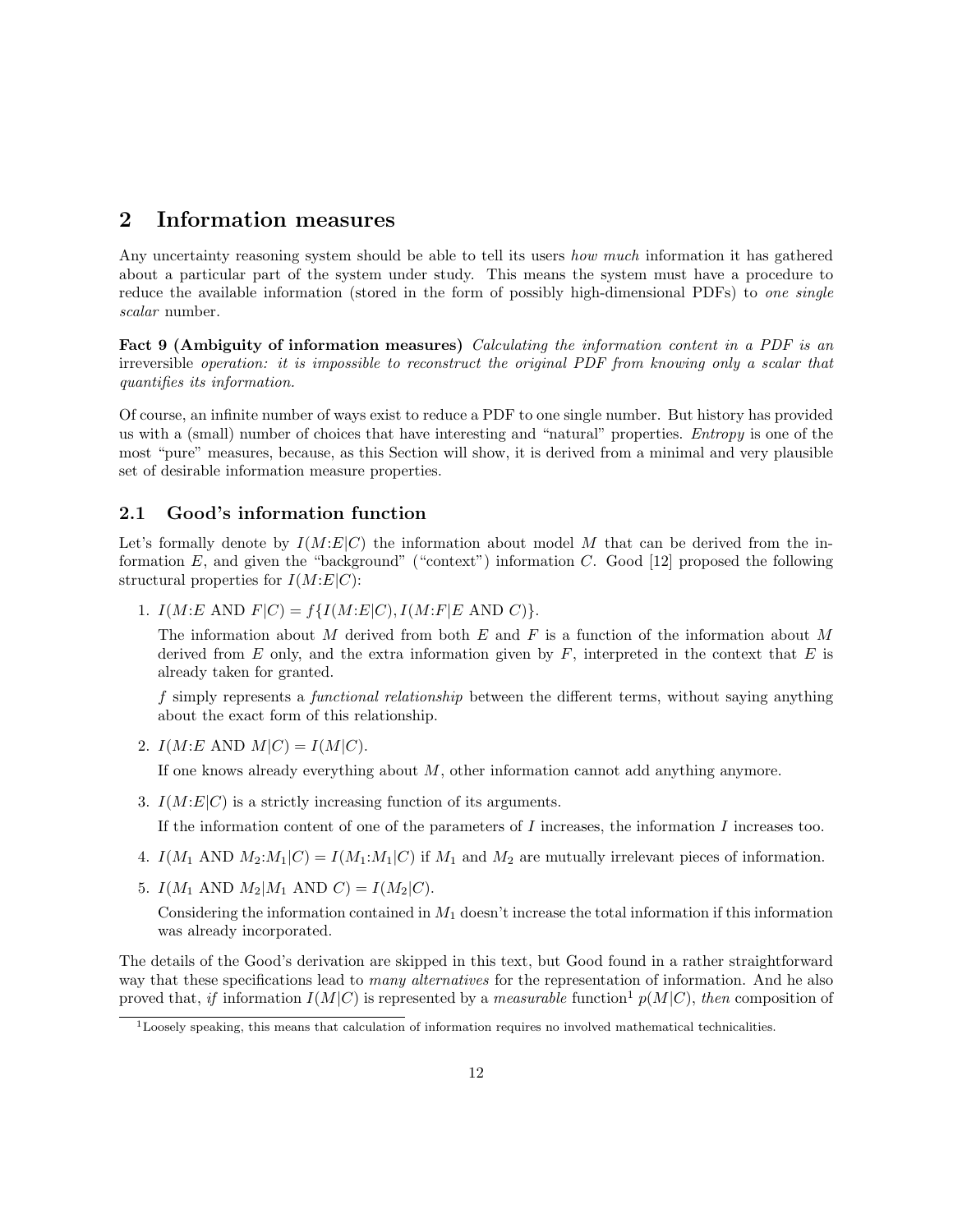information becomes *additive* if and only if I is any function of  $log(p)$ , or  $ln(p)$ . The simplest choice being, of course,  $I = \ln(p)$ , which is the rationale behind the abundance of logarithms in statistics, for example in the information measures discussed in the following Subsections. Indeed, addition is the natural operator on the space of these logarithms, and is easy to work with.

The following subsection explains how Shannon found one particular logarithm-based function as a very attractive measure of information.

#### 2.2 Shannon entropy

Claude Elwood Shannon (1916–), [4, 31, 32], presented a scalar "average" (or "expected") measure to quantify the quality of communication channels, i.e., their capacity to transmit information. However, his measure also qualifies as a fully general information measure, as was first explained by Jaynes [14]. Shannon gave his measure the name of entropy, because it models the similar concept with the same name in thermodynamics: the higher the entropy of a thermodynamic system, the higher our uncertainty about the state of the system, or, in other words, the higher its "disorder." Note that entropy is a "subjective" feature of the system: it represents the knowledge (or uncertainty) that the observer has of the system, but it is not a physical property of the system itself. However, it is "objective" in the sense that each observer comes to the same conclusion when given the same information.

Assume the parameter x takes one of the values from a set  $\{x_1, \ldots, x_n\}$ , with  $p(x) = \{p_1, \ldots, p_n\}$ the corresponding probability distribution. The following three properties are straightforward, plausible desiderata for any information measure  $H(p)$  of the probability distribution  $p(x)$ :

#### Axioms for entropy

- I  $H$  is a *continuous* function of  $p$ .
- II If all *n* probabilities  $p_i$  are equal (and hence equal to  $1/n$ , if we choose them to have to sum to 1), the entropy  $H(1/n, \ldots, 1/n)$ is a monotonically increasing function of n.
- III  $H$  is an *invariant*, i.e., the uncertainty should not depend on how one orders or groups the elements  $x_i$ .

The first and second specifications model our intuition that (i) small changes in probability imply only small changes in entropy, and (ii) our uncertainty about the exact value of a parameter increases when it is a member of a larger group.

The third desideratum is represented mathematicity as follows: the information measure H obeys the following additive composition law:

$$
H(p_1, ..., p_n) = H(w_1, w_2, ...)
$$
  
+  $w_1 H(p_1 | w_1, ..., p_k | w_1)$   
+  $w_2 H(p_{k+1} | w_2, ..., p_{k+m} | w_2) + ...,$  (8)

where  $w_1$  is the probability of the set  $\{x_1, \ldots, x_k\}$ ,  $w_2$  is the probability of the set  $\{x_{k+1}, \ldots, x_{k+m}\}$ , and so on, Figure 5;  $p_i|w_j$  is the probability of the alternative  $x_i$  if one knows that the parameter x comes from the set that has probability  $w_i$ .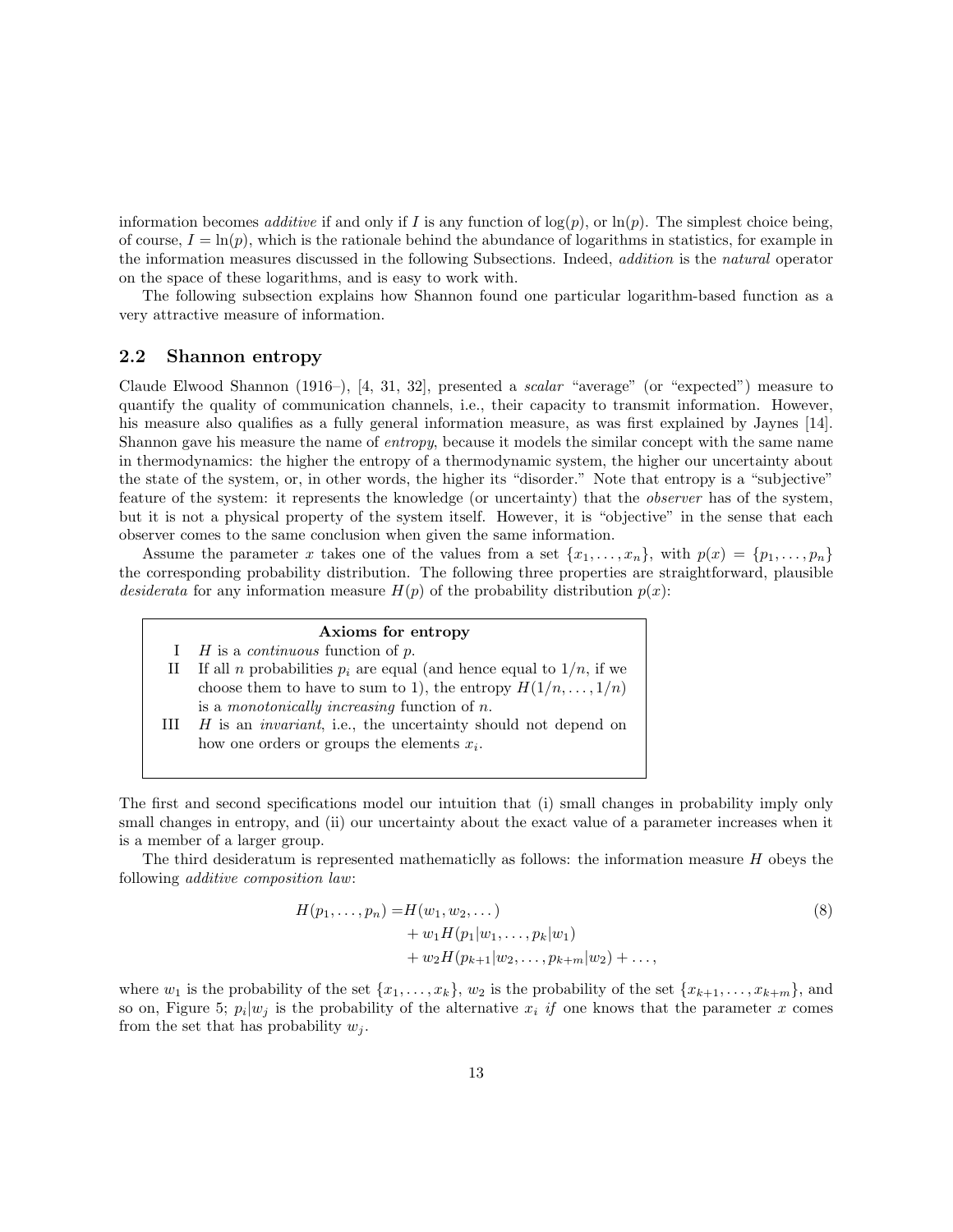

Figure 5: Grouping in a discrete probability distribution  $p_i$ , in three sub-groups. The dashed lines represent the discrete probability density function  $w_i$  of the three groups.

For example, assume that  $x$  comes from a set of three members, with the alternatives occurring with probabilities  $1/2$ ,  $1/3$  and  $1/6$ , respectively. If one then groups the second and third alternatives together (i.e.,  $w_1 = p_1 = 1/2$ , the probability of the set  $\{x_1\}$ , and  $w_2 = p_2 + p_3 = 1/3 + 1/6 = 1/2$ , the probability of the set  $\{x_2, x_3\}$ , the composition law gives  $H(1/2, 1/3, 1/6) = H(1/2, 1/2) + \frac{1}{2}H(2/3, 1/3)$  since  $2/3$ and  $1/3$  are the probabilities of  $x_2$  and  $x_3$  within the set  $\{x_2, x_3\}.$ 

The three above-mentioned axioms suffice to derive an analytical expression for the information measure function  $H(p)$ . The first axiom implies that it is sufficient to determine  $H(p)$  for *rational* values  $p_i =$  $n_i/\sum_{j=1}^n n_j$  (with  $n_j$  integer numbers) only; the reason is that the rational numbers are a *dense* subset of the real numbers. One then uses the composition law to find that  $H(p)$  can be found from the uniform probability distribution  $P = (1/N, ..., 1/N)$  over  $N = \sum_{i=1}^{n} n_i$  alternatives. Indeed, the composition law says that the entropy  $H(p)$  is equal to the entropy  $H(P)$ , because in P one can group the first  $n_1$ alternatives, the following  $n_2$  alternatives, and so on, which reduces to the original distribution. For example, let  $n = 3$  and  $(n_1, n_2, n_3) = (3, 4, 2)$  such that  $N = 3 + 4 + 2 = 9$ ; denoting  $H(1/N, \ldots, 1/N)$  by  $H(N)$  yields

$$
H\left(\frac{3}{9},\frac{4}{9},\frac{2}{9}\right) + \frac{3}{9}H(3) + \frac{4}{9}H(4) + \frac{2}{9}H(2) = H(9).
$$

In general, this could be written as

$$
H(p_1,\ldots,p_n) + \sum p_i H(n_i) = H\left(\sum n_i\right).
$$
 (9)

The special case of all  $n_i$  equal to the same integer  $m$  gives

$$
H(n) + H(m) = H(mn).
$$

A solution to this equation is given by  $H(n) = K \ln(n)$ , with  $K > 0$  because of the monotonicity rule. All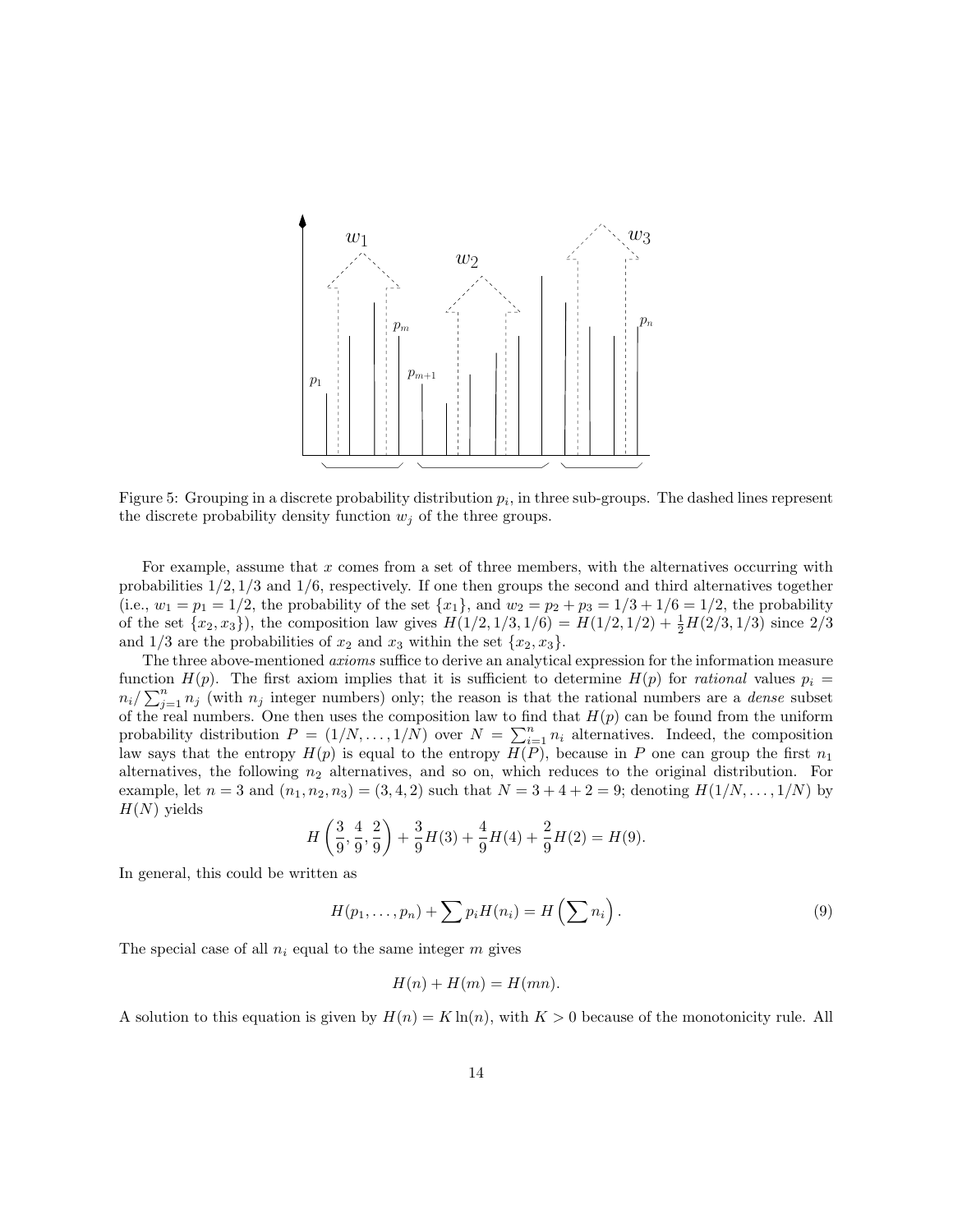this yields the following expression for the entropy:

$$
H(p_1, \ldots, p_n) = K \ln \left( \sum n_i \right) - K \sum p_i \ln(n_i), \tag{10}
$$

$$
= -K \sum p_i \ln \left(\frac{n_i}{\sum n_i}\right). \tag{11}
$$

$$
= -K \sum p_i \ln(p_i). \tag{12}
$$

#### Fact 10 (Entropy of a discrete probability distribution)

= −K

$$
H(p_1,\ldots,p_n) = -K \sum p_i \ln(p_i).
$$
 (13)

Note that  $\ln(p_i) < 0$ , because  $(n_i/\sum n_i) < 1$ . The minus sign in the entropy (or information) makes the entropy measure positive, and increasing when *uncertainty* increases; this is the same interpretation as in statistical mechanics, the science that originally defined the concept of entropy. The constant  $K$  has no influence: it is nothing but a factor that sets the scale of the entropy. The entropy need not be a monotonically decreasing function of the amount of information received: entropy can increase with new information ("evidence") coming in, if this new information contradicts the previous assumptions. Note also that the uncertainty in many *dynamic* systems increases naturally over the time period that no new information is received from the system: the probability distributions "flatten out" and hence the entropy increases.

Figure 6 gives examples of entropy functions for various simple PDFs. It shows that entropy corresponds, to some extent, to our intuition about information: a PDF with a sharp peak has more information than one with a broad peak. A PDF with much variation has a lower information than one without much variation. A PDF with many alternating peaks and valleys has the same information as one which as all peaks and valleys assembled together.

Note also that the information measure can never reach "absolute zero," because this would require  $p_i \ln(n_i/\sum n_i)$  to vanish, which can only occur for trivial PDfs with one single element.

Message 6 (Comparison of PDFs) The number of samples as well as the (arbitrary) scaling constant K make comparisons of the absolute values of the entropies of two PDFs quite useless.

#### 2.3 Entropy for continuous PDF

At first sight, extending Eq. (13) from discrete to continuous PDFs seems straigthforward, but it isn't. This can be seen from the reasoning that led to that formula, because there the value  $H(1/N, \ldots, 1/N)$ of the entropy of a uniform distribution is used. And this uniform distribution is not well defined for a continuous PDF running over all real values.

A second look at Eq. (11) suggests another interpretation:

- 1. the fraction  $n_i/\sum n_i$  can be taken in each interval of the PDF parameter(s).
- 2. the ratio of two of these ratios makes sense locally, in terms of the PDFs' densities:

$$
\frac{n_i/\sum n_i}{m_j/\sum m_j} \to \frac{dx}{dy},\tag{14}
$$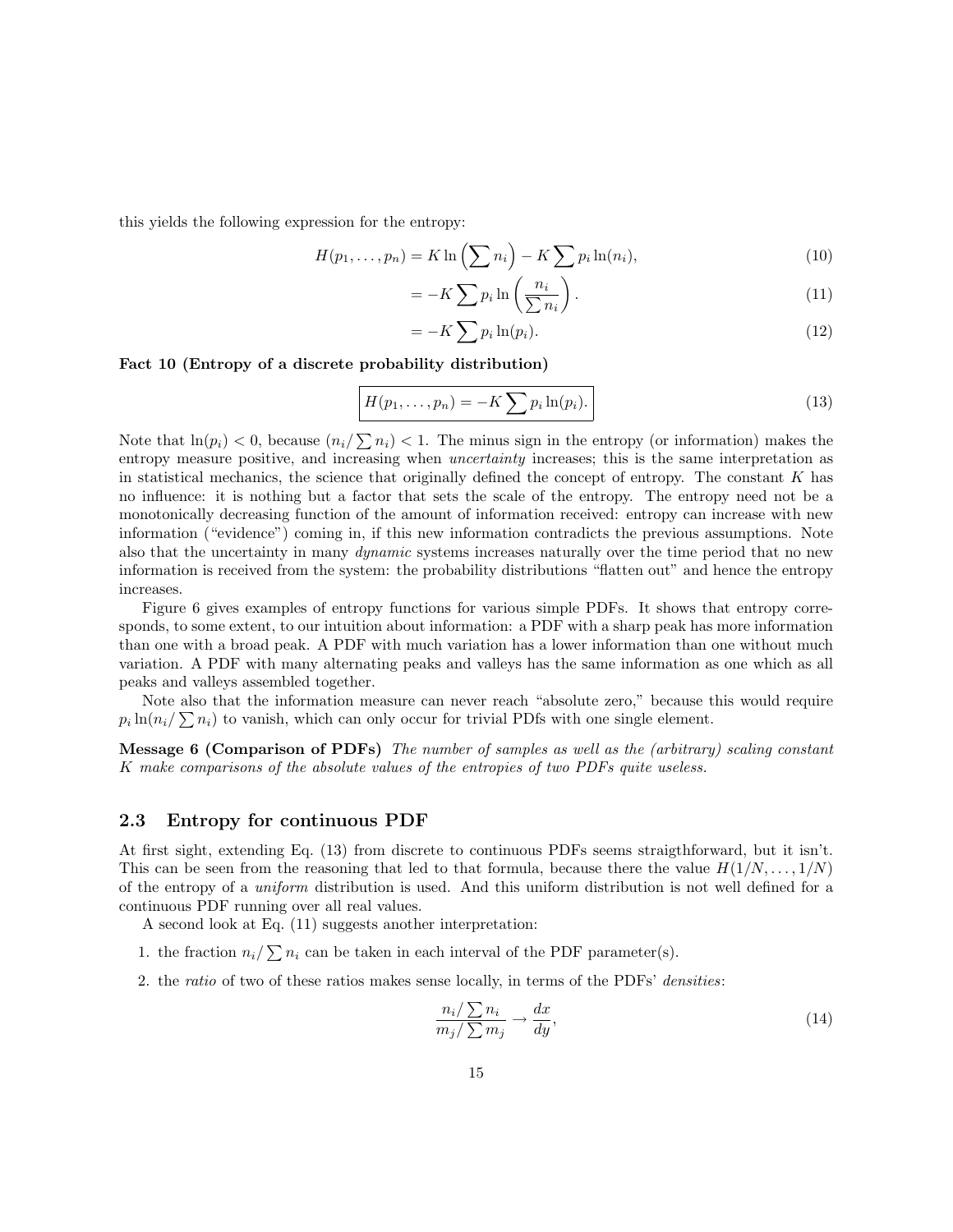

Figure 6: Examples of entropies H of discrete PDFs.

where  $dx$  is the density of the continuous PDF that we obtain from "taking the limit" of the discrete PDF  $n_i$ , and simularly for  $dY$  and  $m_j$ .

Hence, only relative information measures are possible. This is consistent with the fact that there is no absolute zero information, to which the "distance" of a PDF  $p(x) dx$  could be taken.

Fact 11 (Mutual information) The relative information measure (often called "mutual information")  $H(p,q)$  of two continuous PDFs  $p(x)$  and  $q(x)$  is defined as:

$$
H(p,q) = -\int p(x)\ln\left(\frac{p(x)}{q(x)}\right) dx.
$$
 (15)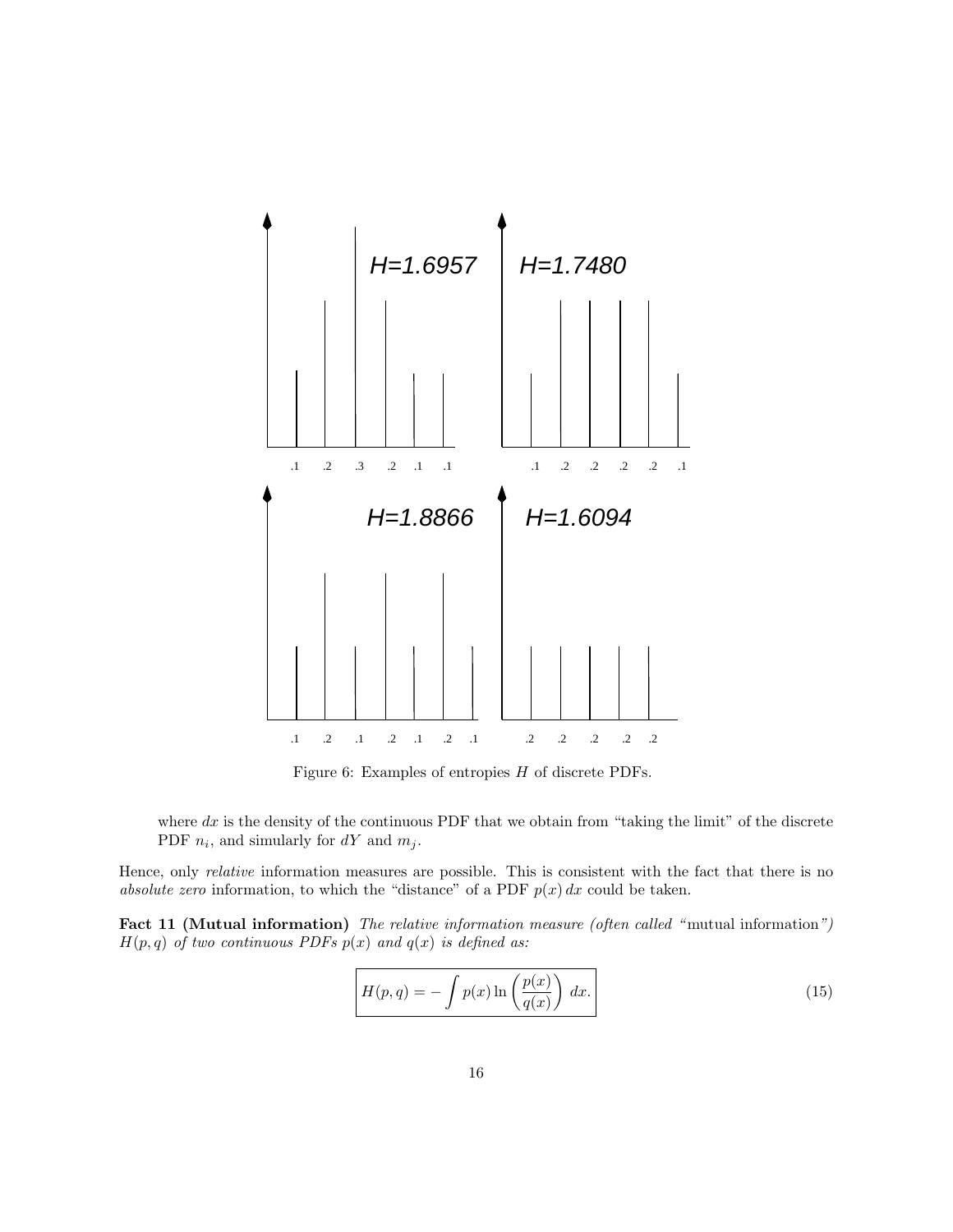This scalar is also called the Kullback-Leibler divergence, (after the duo that first presented it, [22], [23]), or also mutual entropy, or cross entropy, of both probability measures  $p(x)$  and  $m(x)$ , [22, 28].

It is a (coordinate-independent) measure for how much information one needs to go from the probability distribution  $m(x)$  to the probability distribution  $p(x)$ . As Shannon's entropy,  $H(p(x):m(x))$  is a global measure, since all information contributions  $\log(p(x)/m(x))$  are weighted by  $p(x)dx$ , and then added together.

#### 2.4 Fisher Information

The relative entropy  $H(p(x), m(x))$  of Eq. (15) is not a distance function (or "metric") on the space of all PDFs, since it is not symmetric in its arguments:

$$
H(p(x), m(x)) \neq H(m(x), p(x)).
$$
\n<sup>(16)</sup>

Rao [27] was the first to come up with a real distance function on the manifold  $\mathcal{M}_{\Sigma}$  of probability distributions  $p(x, \Sigma)$  over the state space x and described by a parameter vector  $\Sigma = {\sigma_1, \ldots, \sigma_n}$ .

**Message 7 (PDF manifold)**  $M_{\Sigma}$  is a parameterized space of PDFs, which is not the same space as the state space of the system on which the PDF is defined.

Define tangent vectors  $v = (v^1, \dots, v^n)$  to the manifold  $\mathcal{M}_{\Sigma}$  as follows:

$$
v(x,\Sigma) = \sum_{i=1}^{n} v^i \frac{\partial l(x,\Sigma)}{\partial \sigma^i}, \quad \text{with} \quad l(x,\Sigma) = \log(p(x,\Sigma)). \tag{17}
$$

The  $v^i$  are the coordinates of the tangent vector in the basis formed by the tangent vectors of the *logarithms* of the  $\sigma$ -coordinates. A metric M at the point p (which is a probability distribution) is a bilinear mapping that gives a real number when applied to two (logarithmic) tangent vectors  $v$  and  $w$  attached to  $p$ . Rao showed that the *covariance* of both vectors satisfies all properties of a metric. Hence, the elements  $g_{ij}$  of the matrix representing the metric are found from the covariance of the coordinate tangent vectors:

$$
g_{ij}(\Sigma) = \int (\partial_i l(x, \Sigma)) (\partial_j l(x, \Sigma)) p(x, \Sigma) dx.
$$
 (18)

The matrix  $g_{ij}$  got the name *Fisher information matrix*. The covariance "integrates out" the dependency on the state space coordinates x, hence the metric is only a function of the statistical coordinates  $\Sigma$ . This metric is defined on the tangent space to the manifold  $\mathcal{M}_{\Sigma}$  of the  $\sigma$ -parameterized family of probability distributions over the x-parameterized state space  $\mathcal{X}$ . Kullback and Leibler already proved the following relationship between the relative entropy of two "infinitely separated" probability distributions  $\Sigma$  and  $\Sigma + \epsilon v$  on the one hand, and the Fisher Information matrix  $g_{ij}(\Sigma)$  on the other hand:

$$
H(\Sigma:\Sigma + \epsilon v) = \frac{1}{2} \sum_{i,j} g_{ij}(\Sigma) v^i v^j + \mathcal{O}(\epsilon^2).
$$
 (19)

Hence, Fisher Information represents the local behaviour of the relative entropy: it indicates the rate of change in information in a given direction of the probability manifold (not in a given direction of the state space!).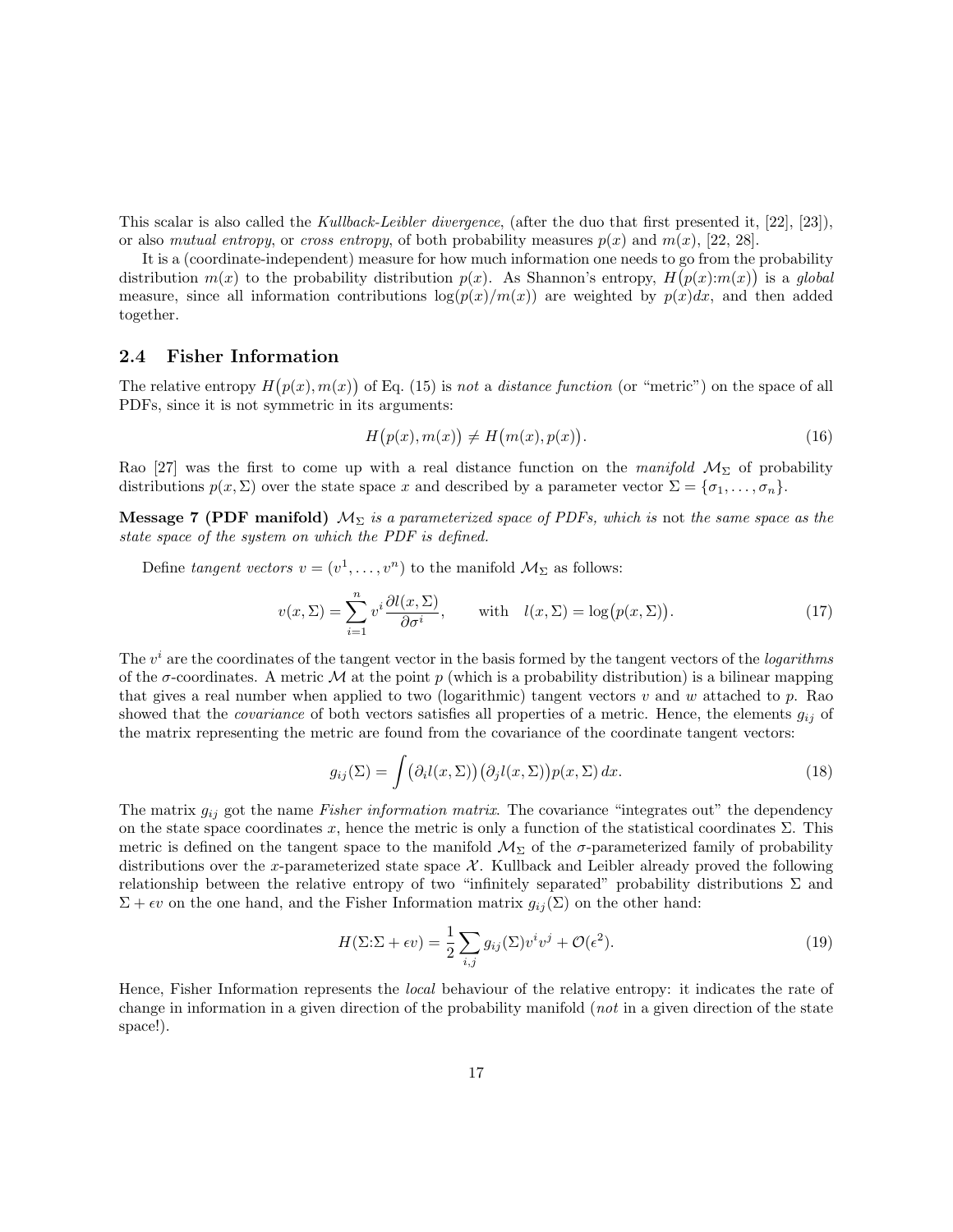Fact 12 (Fisher Information of a Gaussian PDF) It can be proven that the Fisher Information of a Gaussian distribution gives the distribution's covariance matrix.

This covariance matrix  $P$  is a function of the variables on the PDF parameter space, i.e., mean  $\mu$  and variance  $\sigma$ .

### 2.5 Measures for Gaussian PDFs

The Gaussian PDFs (Section 1.4) are among the most widely used PDFs, because of their mathematical simplicity. They also offer simple *information measures*, based on the covariance matrix  $P(\mu, \sigma)$ . Equation (4) is repeated here for convenience:

$$
\mathcal{N}(\boldsymbol{\mu}, \boldsymbol{P}) = \frac{1}{\sqrt{(2\pi)^n} ||\boldsymbol{P}||^{1/2}} \exp \left\{-\frac{1}{2}(\boldsymbol{x} - \boldsymbol{\mu})^T \boldsymbol{P}^{-1}(\boldsymbol{x} - \boldsymbol{\mu})\right\}.
$$

The argument of the exponential function is a real number. Hence,

$$
\frac{1}{2}(\boldsymbol{x} - \boldsymbol{\mu})^T \boldsymbol{P}^{-1}(\boldsymbol{x} - \boldsymbol{\mu})
$$
\n(20)

can be considered as the *magnitude* of the state space "vector"  $x$ , and so,  $P$  (or, rather, its inverse) is a metric on the state space.

Fact 13 (Generalized least-squares) Equation (20) generalizes the well-known least-squares criterion of measuring the deviation between a state space vector  $\boldsymbol{x}$  and another state space vector  $\boldsymbol{\mu}$ .

In addition, the covariance matrix itself is often used to derive measures for the information contained in the corresponding Gaussian PDF. This is a list of often used measures:

- Trace. That is, the sum of the eigenvalues of the matrix. This is one of the so-called *linear invariants* of the covariance matrix.
- Determinant. Another invariant, being the *product* of the eigenvalues.
- Ratio of singular values. Most often, the condition number (ratio of smalles to largest singular value) is taken as measure.

Fact 14 (Arbitrariness of Gaussian measures) None of the above-mentioned measures derived from the covariance matrix of a Gaussian PDF has the status of a natural or absolute information measure.

#### 2.6 No information—Ignorance

Every piece of software, hence also every set of software agents that together implement an "intelligent" robot, must start from a certain initial state. In the context of plausible inference, one is often tempted to describe this initial state as the state in which the robot knows "nothing" yet. This raises the two questions as to (i) what such a total ignorance really means, and (ii) how to represent it. Since many researchers didn't find satisfactory answers to these two questions, they jumped to the conclusion that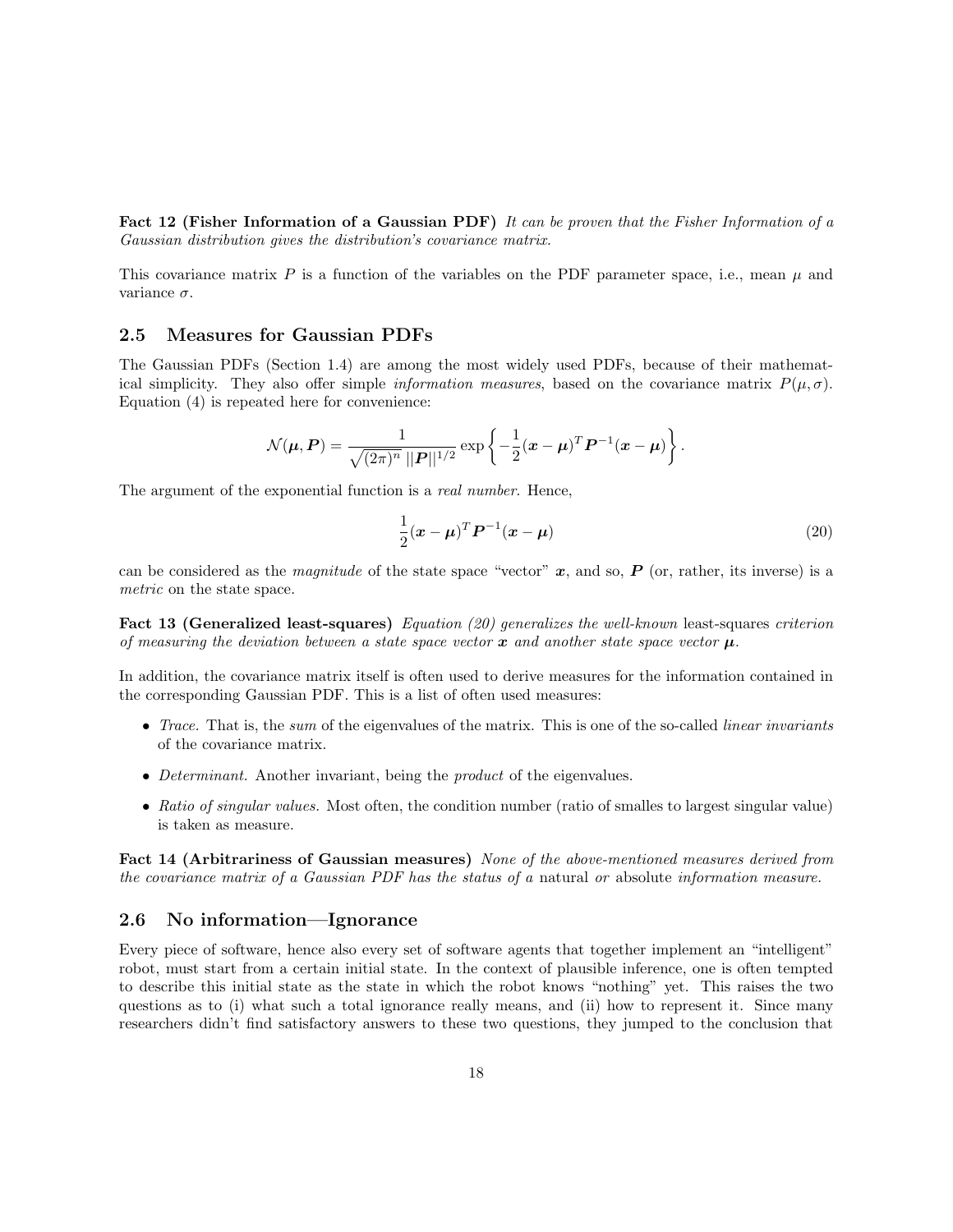probability theory is not a valid framework for A.I. However, the fact that they didn't find satisfactory answers says much about their own state of ignorance, since ignorance can be dealt with in a very clean and formal way. (But, it is true, not always in a simple way.) The French scientist Pierre Simon de Laplace (1749–1827) was the first to propose the uniform distribution of a parameter as the state of ignorance about its exact value. This approach of assigning an a priori distribution this way later got the name of Laplace's principle of indifference. Harold Jeffreys [19] generalized this, and presented the invariant volume form as the non-informative prior distribution. However, Jeffreys was not accepted by the then active community of statisticians, so his ideas were not widespread. A similar fate befell Edwin Thompson Jaynes (1922–1998), in the 50s, 60s and 70s, although he did add mathematical rigour to the somewhat intuitive ideas of Jeffreys, [14, 29], and, especially, did a lot to spread the Bayesian ideas.

Let's first discuss the question about what total ignorance means. In fact, it doesn't mean much: one always knows something about the system one is interested in; or, at least, one could come up with some models, even though one would have no idea about the values of the parameters in it. Or, in the words of Jaynes: "merely knowing the physical meaning of our parameters [in a model], *already constitutes highly* relevant prior information which our intuition is able to use at once" (emphasis is Jaynes').

The question about which "ignorance priors" (or "*noninformative priors*") to choose has still not been answered completely satisfactorily: Jeffreys' non-informative prior distribution works only for location parameters, such as the mean value of a parameter. For other properties, such as e.g. the standard deviation, other ignorance prior distributions are needed. Jaynes's approaches to find ignorance priors are [15, 16, 17, 18]:

- 1. Invariance under transformations. If the only thing one knows about the system is a model or an hypothesis, this ignorance should not change if the mathematical representation of the model is transformed into an equivalent representation. For example, a uniform distribution on x does not necessarily lead to a uniform distribution on  $y = x^2$ .
- 2. Maximum Entropy (MaxEnt) principle. If all one knows about a system is a number of constraints it has to obey, the prior distribution of the parameters describing this system is given my maximizing the entropy of the distribution taking into account the constraints. For example, if one knows the mean and variance of a parameter, the probability distribution that adds no extra a priori information (and hence has the largest entropy) turns out to be the Gaussian with given mean and variance, e.g., [3, 18, 24, 25].
- 3. Extra "I don't know" hypothesis. If the robot has a set of hypotheses for the system under consideration, and it doesn't know at all which one to prefer, or even whether one of these hypotheses is valid, it can add a new hypothesis that just says "I don't know what hypothesis is valid." Total ignorance is then represented by giving all the probability to this last hypothesis.

There still exists discussion about the appropriateness of these approaches; much of this controversy is caused by the fact that most researchers do not thoroughly understand the importance of *structure*... Also for the MaxEnt criterion, one has found a small set of very intuitive desiderata, [33, 34], that lead to an axiomatic treatment of, and hence fundamental structure on, the space of probability distributions of a system: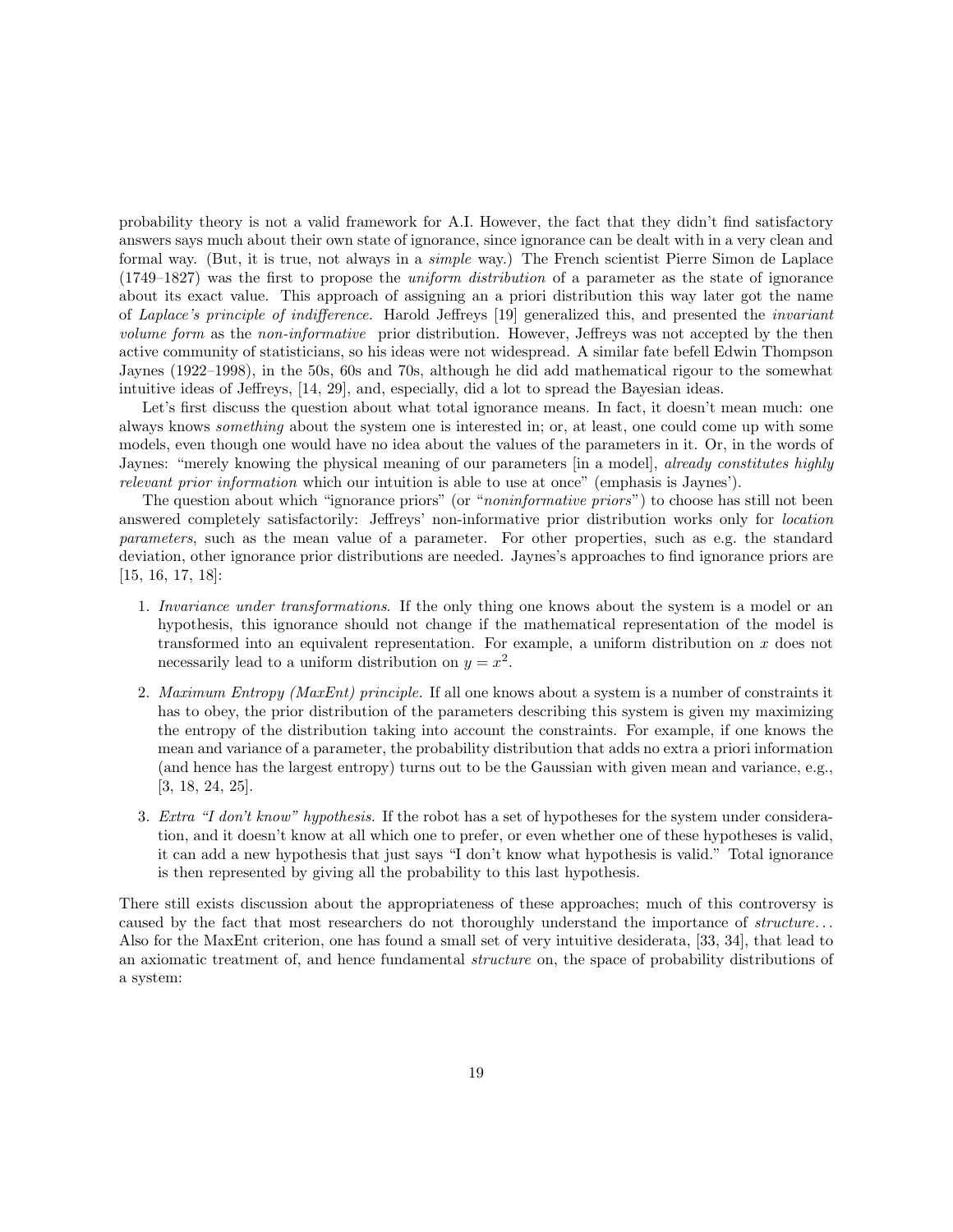#### Axioms for MaxEnt

- I Subset independence: information about one domain should not affect the information description in another domain, provided that there are no constraints linking both domains.
- II Coordinate invariance.
- III System independence: if the principle is valid in general, it should also work on specific individual systems.
- IV Scaling: the entropy of the probability distribution of a system should not change if no new information is added to the system.

This text does not give the proof that these intuitive desiderata indeed lead to the MaxEnt principle, but the approach is very similar to the approach applied on the desiderata for entropy; see the cited references for more details.

## 3 Axiomatic foundations for Bayesian calculus

This Section explains the axiomatic approach behind the calculus of Bayesian probability, i.e., the sum, product and Bayes' rule. The discussion is done in the "plausible reasoning" context of Jeffreys, Jaynes, Cox and others, [5, ?, 13].

Good's approach (Section 2.1) does not say how to "calculate" with information, i.e., how to combine the information from different sources, or from the same source but collected at different time instants. This is the area of *probability theory*. This theory has many historical roots, and many approaches exist to explain its fundamental mathematical properties. The approach developed by Cox [5, ?], and later refined by Jaynes [14], [18], [29] fits nicely into the information-based approach to inference presented in previous Sections. Cox and Jaynes looked at probability theory as the theory of how to deal with uncertain statements and hypotheses, and *not* as the more classical theory describing frequencies of random events. The former approach is currently known as *Bayesian* probability theory (e.g., [21]), in contrast to the latter "orthodox statistics" à la Fisher, [9]. Cox [5] starts from only three functional relationships to describe the structure that operations in uncertain reasoning should obey:

1. What we know about two statements A and B should be a smooth function of (i) what we know about A, and (ii) what we know about B given that A is taken for granted. In functional form this becomes:

$$
p(A, B) = f\{p(A), p(B|A)\},\tag{21}
$$

with  $p(A)$  the probability of proposition A,  $p(B|A)$  the conditional proposition of B given A, and f an as yet unspecified function. (This is the same starting point as Good's reasoning that led to the definition of information.)  $p(A)$  can be a continuous probability distribution function (instead of a single number), for example if it represents the value of a parameter in the system under study. Cox then proves that relation  $(21)$  leads to the following form for f:

$$
f\{p(A), p(B|A)\} = f\{p(A)\}^{m} f\{p(B|A)\}^{m},
$$
\n(22)

for an arbitrary m and an arbitrary f. Hence, it turns out that the historical literature in statistics had already fixed the choices  $m = 1$  and  $f(u) = u$ , not out of necessity but most probably just for computational convenience.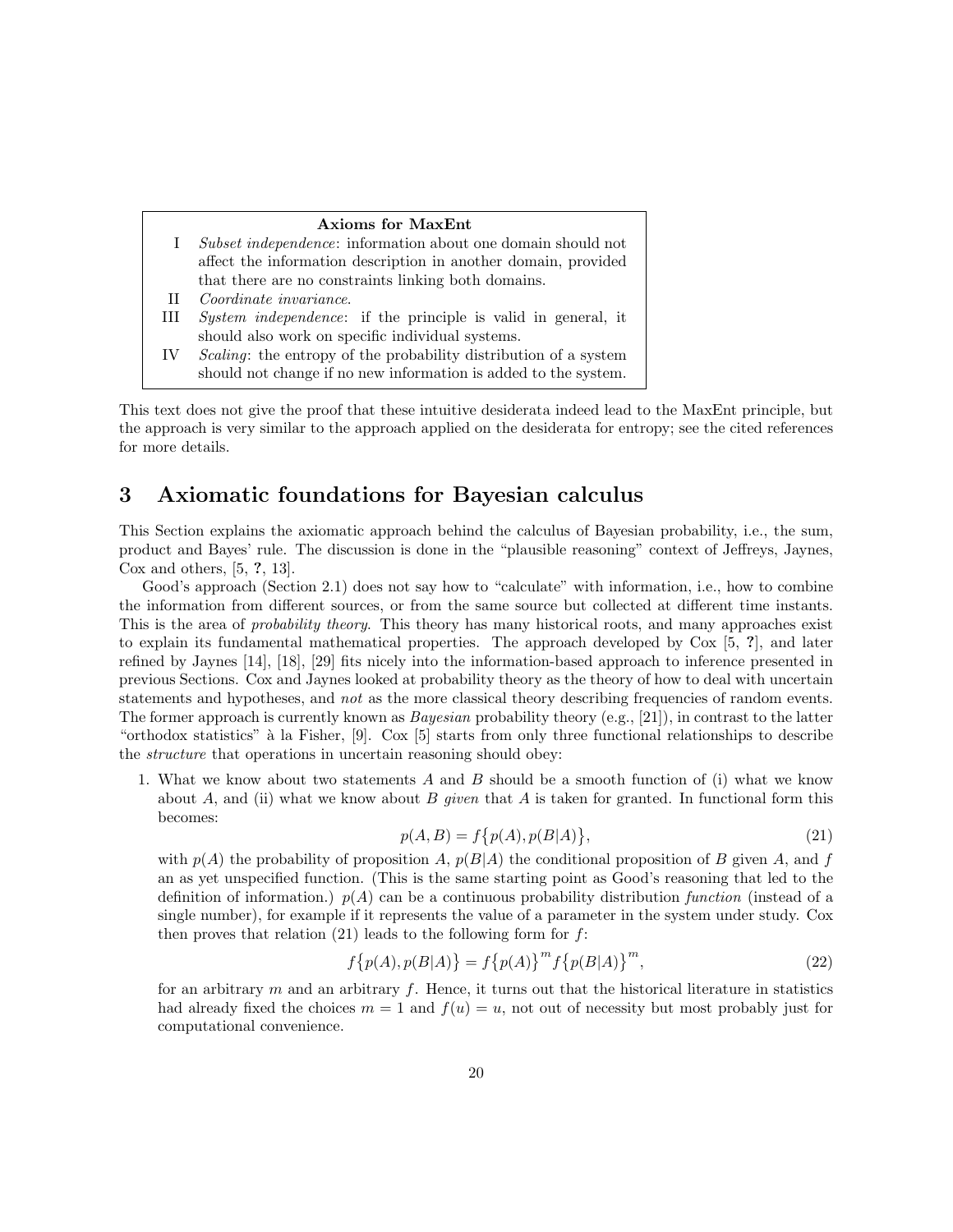2. The negation of the negation of a proposition  $A$  is equal to the proposition  $A$ . This means that a function  $g$  must exist such that:

$$
g\big(g(p(A))\bigg) = p(A). \tag{23}
$$

3. The same function  $q$  should also satisfy the following law of logic:

$$
g(p(A \text{ OR } B)) = g(p(A)) \text{ AND } g(p(B)).
$$
\n(24)

These structural prescriptions are sufficient to derive the product rule  $p(A \text{ AND } B|M) = p(A|M)p(B|A \text{ AND } M)$ , and the additivity to one,  $p(A) + p(NOT A) = 1$ . (*M* represents all available knowledge ("models") used in the inference procedure.)

Jaynes builds further on the approach by Cox, and states some assumptions (e.g., invariance) a bit more explicitly. In his unfinished manuscript [18], the basic rules of plausible reasoning are formulated as follows:

#### Axioms for plausible Bayesian inference

I Degrees of plausibility are represented by real numbers. II Qualitative correspondence with common sense. III If a conclusion can be reasoned out in more than one way, then every possible way must lead to the same result. IV Always take into account all of the evidence one has. V Always represent equivalent states of knowledge by equivalent plausibility assignments.

These "axioms" are not accepted without discussion, e.g., [10, p. 241]:

- Assigning equivalent probabilities for equivalent states seems to assume that the modeller has "absolute knowledge," since one often doesn't know that states are equivalent.
- Many people state that representing probability by one single real number is not always possible or desirable.

It can be proved, [5, 18], in a way again very similar to the proof given for the entropy desiderata, that the above-mentioned axioms lead to the following well-known probability rules:

#### Bayesian calculus

**Sum rule** 
$$
p(x + y|H) = p(x|H) + p(y|H).
$$
 (25)  
**Product rule** 
$$
p(xy|H) = p(x|yH)p(y|H).
$$
 (26)  
**Bayes' rule** 
$$
p(\text{Model}|\text{Data}, H) = \frac{p(\text{Data}|\text{Model}, H)}{p(\text{Data}|H)}p(\text{Model}|H).
$$
 (27)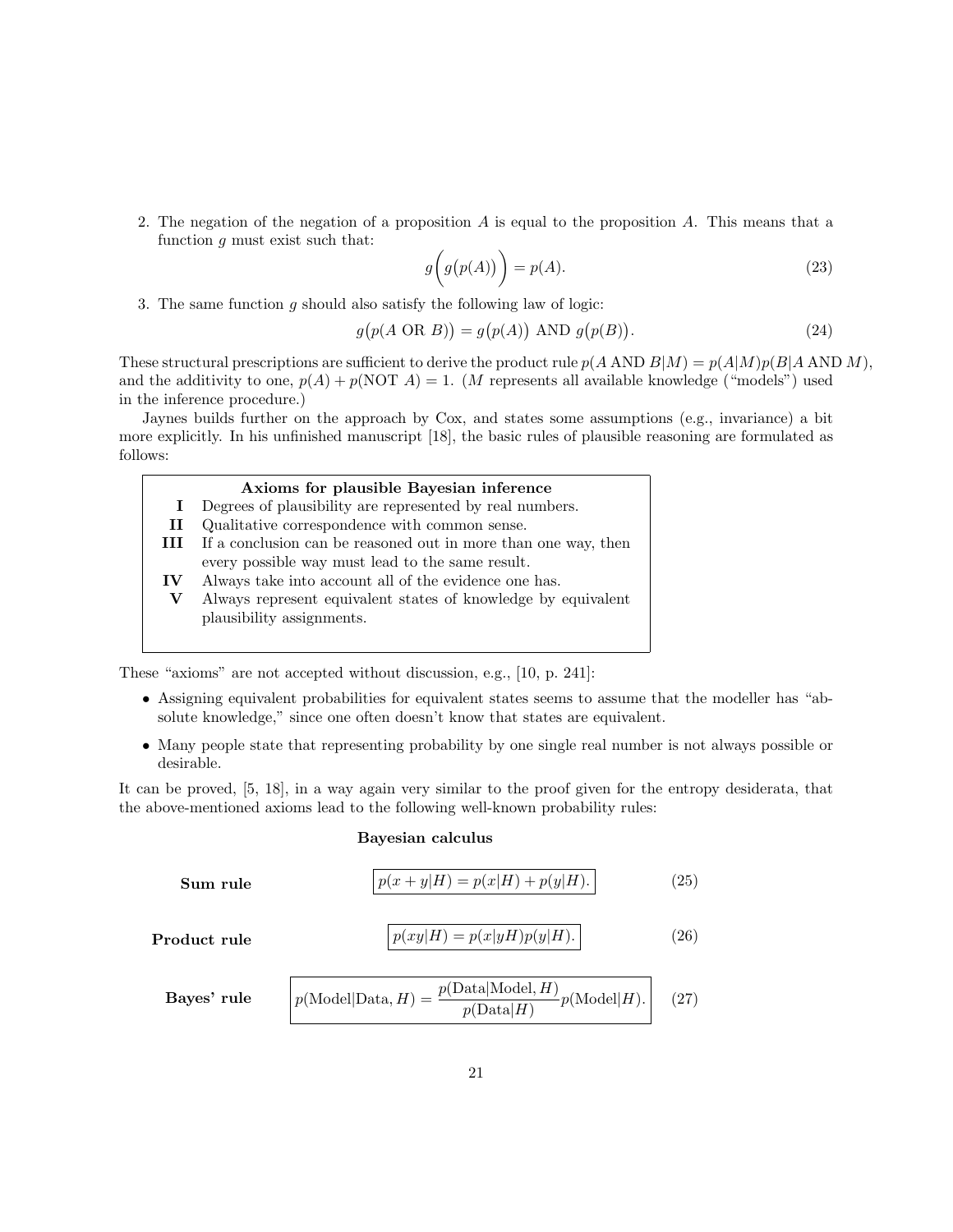Equation (27) suggestively uses the names "Data" and "Model," since this is the contents of these variables in many robotics inference problems.

Fact 15 (Bayes' rule and PDFs) Bayes' rule is defined to work with probabilities, not densities, but the differentials  $dx$  "cancel out" of the equations, [25, p. 104].

Fact 16 (Bayes' rule and the product rule) Bayes' rule follows straightforwardly from applying the product rule twice, developing  $p(Model, Data|H)$  once for Model and once for Data.

The denominator in Bayes' rule is usually considered to be nothing more than just a normalization constant, [25, p. 105]; it is independent of the Model, and predicts the Data given only the prior information.

The term  $p(\text{Model}|\text{Data}, H)$  is called the *posterior (probability)*;  $p(\text{Data}|\text{Model}, H)/p(\text{Data}|H)$  is the *likelihood*; and  $p(\text{Model}|H)$  is the *prior probability* of the hypothesis. The likelihood is not a probability distribution in itself; as the ration of two probability distributions with values between 0 and 1 it can have any positive real value.

Fact 17 (Bayes' rule represents model-based learning) It expresses the probability of the Model, given the Data (and the background information  $H$ ), as a function of (i) the probability of the Data when the Model is assumed to be known, and (ii) the probability of that Model given the background information.

Let's take a look at what each term in Bayes' rule means. The left-hand side is what the reasoning system wants to calculate: the PDF representing the information on the Model, taking into account all Data; this PDF is a function over the *Model's* parameter space. The right-most term is also a PDF over the same parameter space, but before the Data was taken into account. The other term is written down as the ratio of two PDF functions, seemingly having both the same domain, i.e., the parameter space of the Data. However, the likelihood is also a function over the Model space. The Data is "measured" in its own parameter space, but in Bayes' rule it is used after transformation to the Model domain, through the mathematical relationship between both. This relationship is sometimes called the measurement equation, and makes up an indispensable part of the modelling step in any Bayesian reasoning system.

The transformation of a PDF through a functional relationship between two domains is quite straightforward. Assume that a PDF  $p(x)$  is given over the x domain, and that x is transformed to the y domain through a functional relationship  $x = f(y)$ . Then the PDFs are related as follows:

$$
p(x) dx = p(f(y)) \frac{\partial f}{\partial y} dy.
$$
\n(28)

Figure 7 shows Bayes' rule in action, working on a Gaussian PDF as prior, and a likelihood which is proportional to a Gaussian PDF. The resulting posterior is again a Gaussian PDF, [24, p. 7]. Recall, however, that the prior and the likelihood in general do not have the same function domain. So, what is depicted in the Figure is the Data PDF after transformation through the measurement equation.

Bayesian probability theory gives an axiomatically founded treatment of all structures and concepts needed in reasoning with uncertainty; that's why it is presented in this text. Classical ("orthodox") statistics gives some shortcuts for particular problems; this is convenient for specific implementations (such as many parameter identification applications) but it is seldom easy and intuitive to know what shortcuts are used in a given robotics task.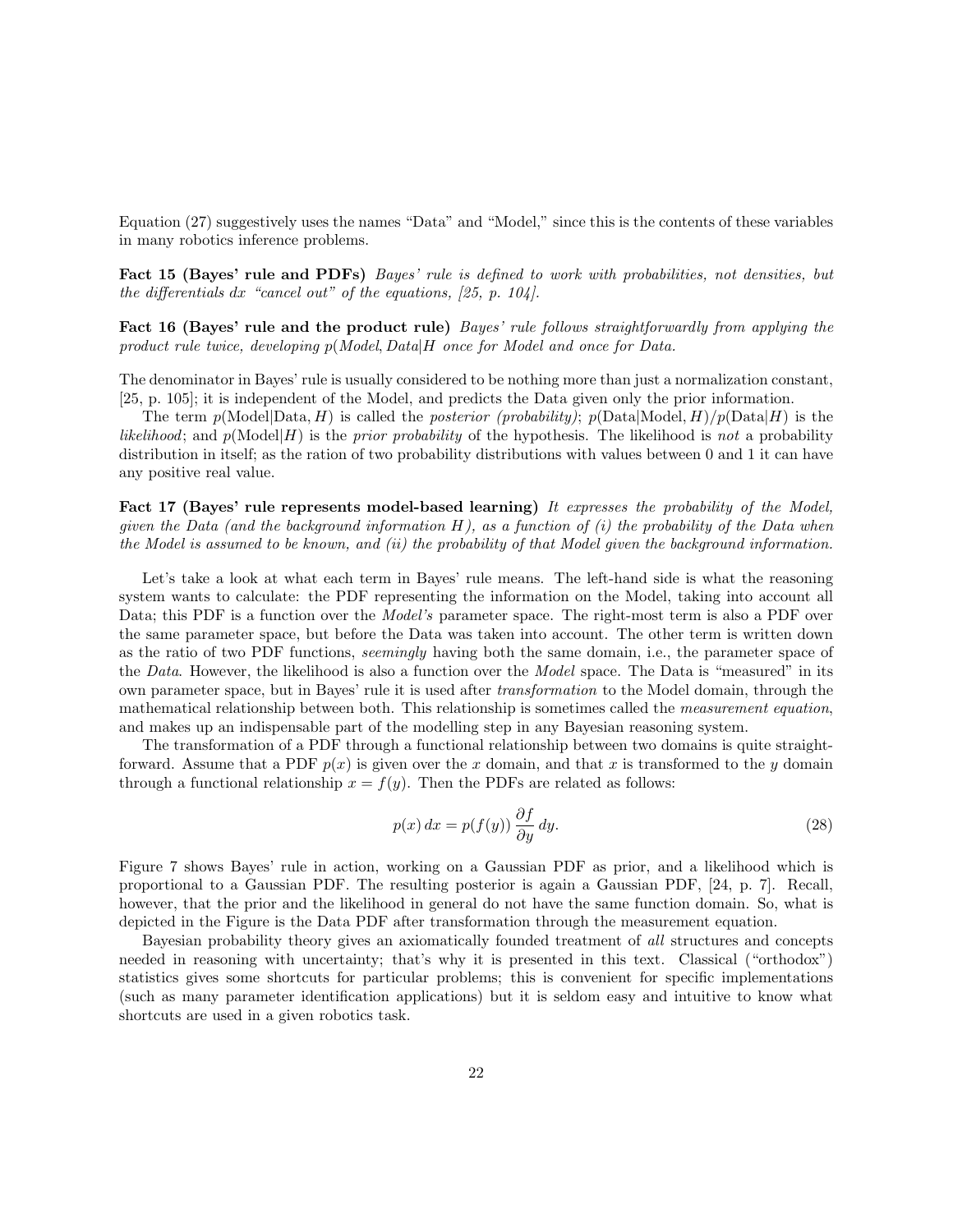#### 3.1 Optimality of information processing

The reasoning in Section 2.1 also allows to interpret Bayes' rule as a procedure to combine information from two sources without loss of information: the first source is the prior information already contained in the current state, and the second source is the new information added by the current measurement. This relationship is straightforward: take Bayes' rule for two models  $M_1$  and  $M_2$  that receive the same new Data:

$$
p(M_1|Data) = \frac{p(Data|M_1)}{p(Data)} p(M_1),
$$
  

$$
p(M_2|Data) = \frac{p(Data|M_2)}{p(Data)} p(M_2).
$$

Taking the logarithms of the ratio of both relationships yields

$$
\log \frac{p(M_1|Data)}{p(M_2|Data)} = \log \frac{p(Data|M_1)}{p(Data|M_2)} + \log \frac{p(M_1)}{p(M_2)}.
$$
\n(29)

The left-hand side is the information *after* the measurement; the right-hand side represents the information contributions of both sources. Hence:

Fact 18 (Bayes' rule is optimal information processor) Bayes' rule has equal information "before" its application as "after," and hence is optimal in the sense that it doesn't add nor delete information, [37].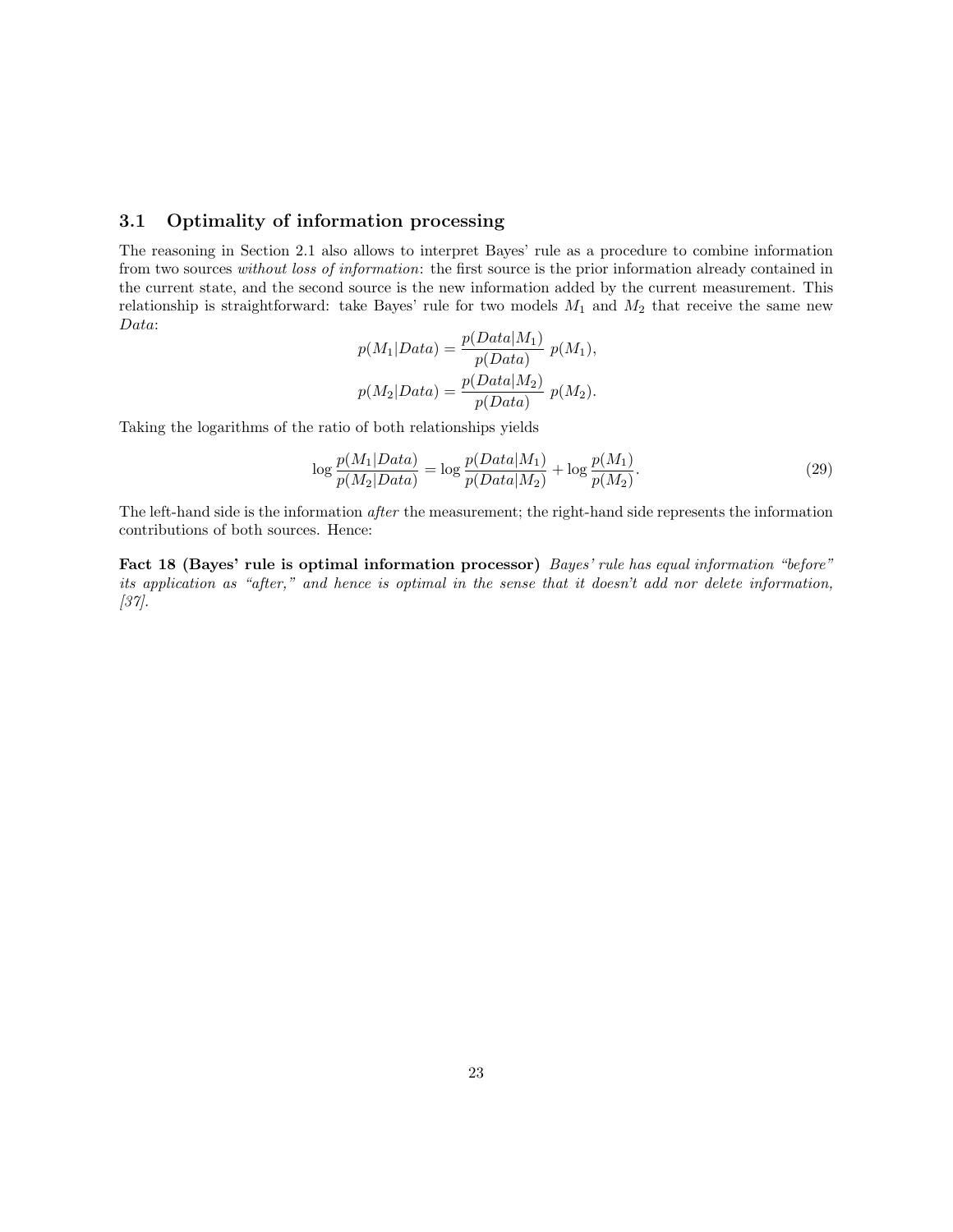

Figure 7: Example of Bayes' rule, applied to two Gaussian PDFs.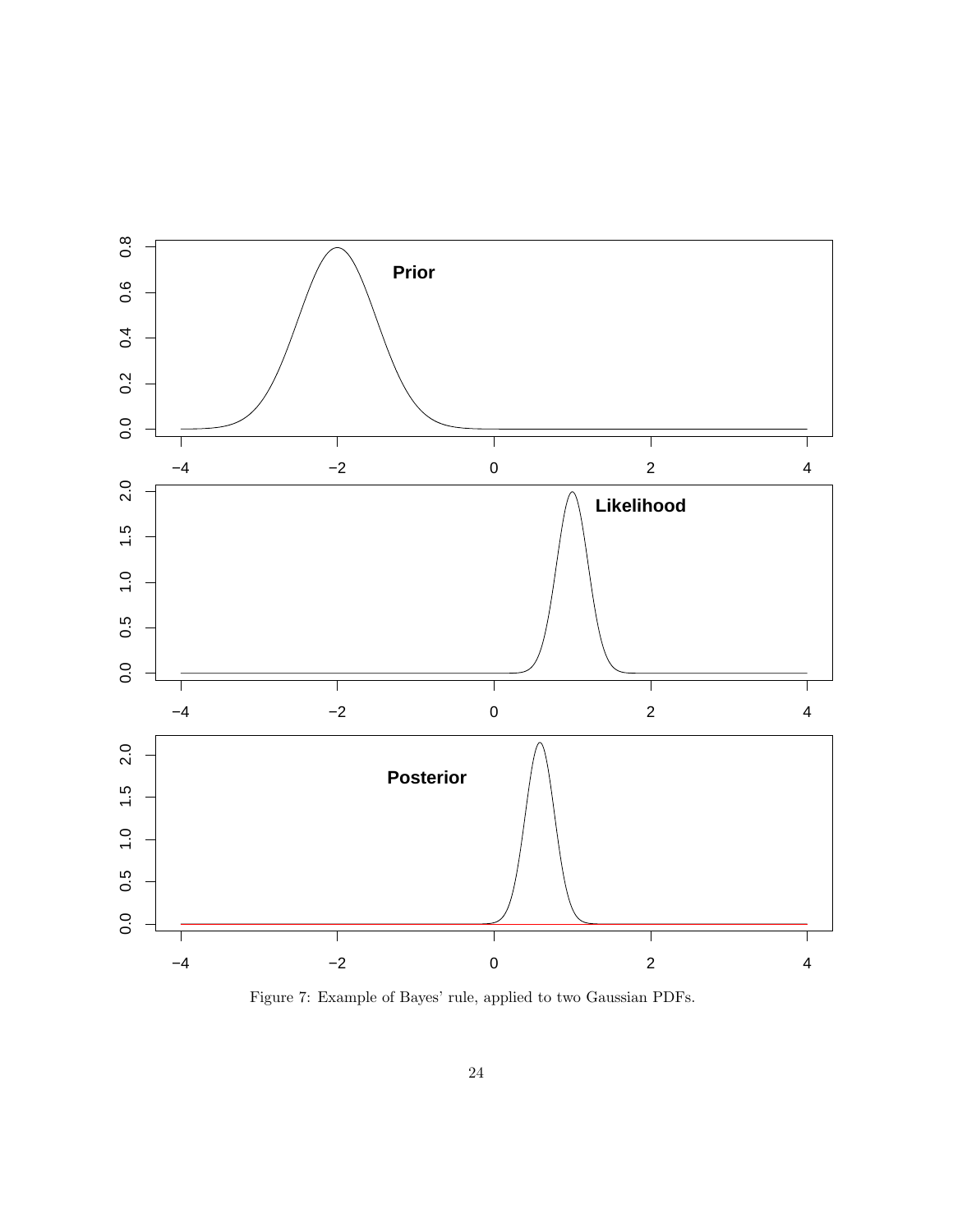## 4 Estimation

Estimation is the activity of taking as input the PDF that represents the information about a system, and perform a data reduction to one single scalar that is believed to summarize the information about this parameter. By the way we define estimation, it is clear that some arbitrary choices are involved.

In general, the reasoning system should build the joint PDF over all model and data parameters, as the complete source of information about the whole system. However, the dimension of this PDF would grow unbounded for systems that receive new information on a regular basis. Hence, one reduces these highdimensional PDFs to lower-dimensional ones, in a way that one can hope to keep most of the information in this data reduction step.

*Marginalization* is one way to reduce the amount of representation data; estimators are another way. The following types of estimators are most widely used:

Maximum Likelihood (ML) The PDF over the parameters that represent the Model information is replaced by that parameter combination that has the highest value in the likelihood function.

Figure 8 depicts an ML estimate. It also shows that ML only works reliably for so-called unimodal PDFs: PDFs that have only one "peak." But even in that case, the ML estimate could be a poor data reduction; e.g., in the case of a very "flat" PDF, there are many parameters with almost the same function value, so the maximum is poorly conditioned numerically.

- Maximum a Posteriori (MAP) Instead of looking only at the likelihood function, the MAP estimator considers the complete posterior PDF. However, one usually looks for the maximum of  $p(x)$ , while one should look for the *interval* I in parameter space on which the integral  $\int_I p(x) dx$  is largest, [26].
- **Least Squares (LS)** This is the minimum of the "squared error function," i.e., the function  $(\hat{x}-x)^T(\hat{x}-x)^T(\hat{x}-x)^T$ x). It seems at first sight that this estimator involves no probability distributions on the parameter(s)  $x$ ; but the squared error is proportional to the exponent of a Gaussian distribution with equal covariance in all parameters.
- **Mean value** The integral  $\int p(x) dx$  gives the average or mean value of the PDF  $p(x)$ . This is also one scalar, and hence a valid procedure for doing data reduction. Figure 8 also shows that the mean is a poor choice for a multi-modal PDF.

Some of these estimators become equivalent in special cases:

- $ML = MAP$  if the prior is noninformative, i.e., "flat."
- LS = ML, for indentically distributed and independent  $("iid")$ , symmetric and zero mean distributions.
- $ML = MAP = mean$  for Gaussian PDFs.

## 5 Hypothesis tests

Many reasoning systems are asked to answer the question whether it has enough information to decide in favour of a particular "hypothesis" in the system. In the Bayesian framework, the validity of an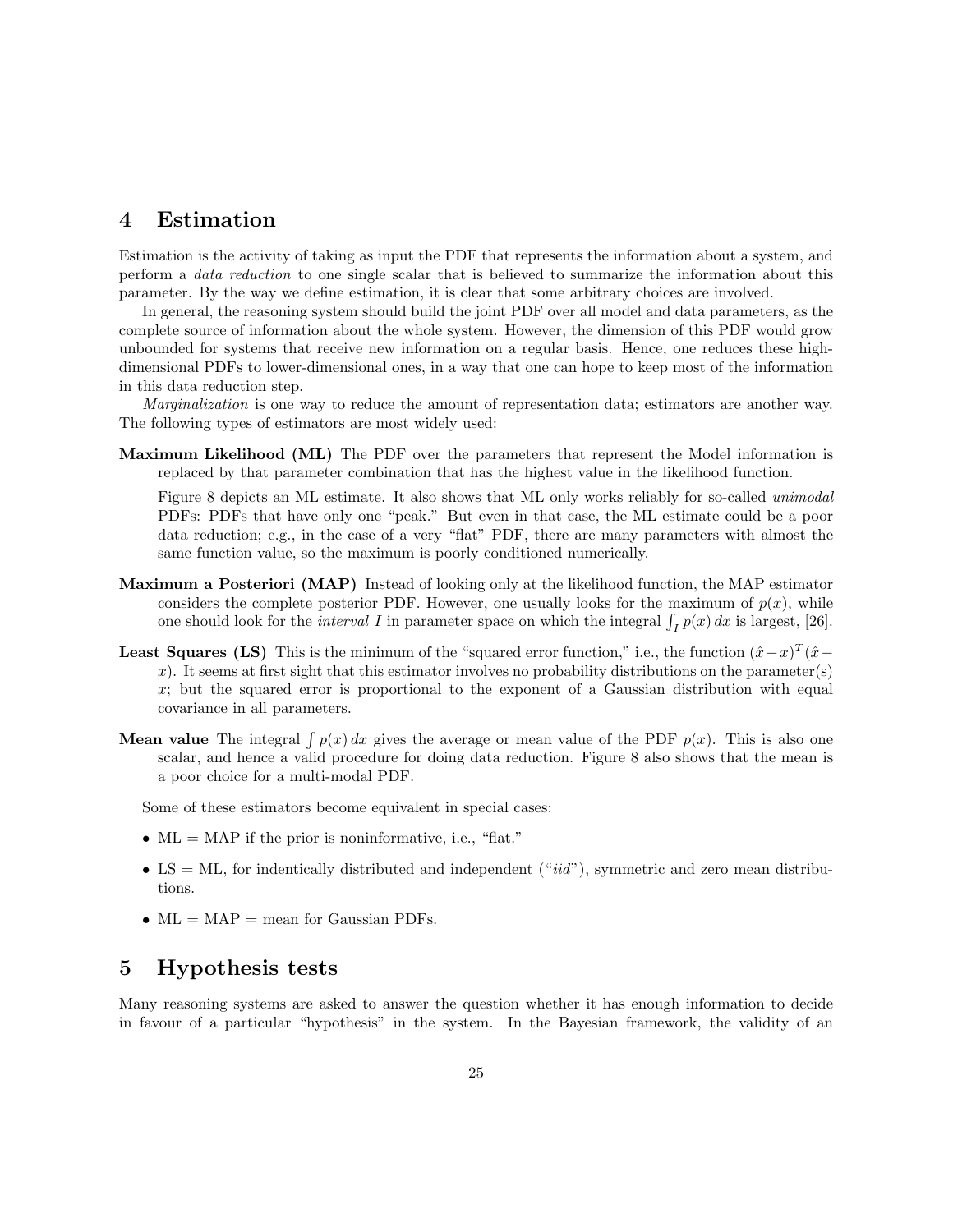

Figure 8: Example of Maximum Likelihood estimation (top). In the bottom figure, i.e., the case of a multi-modal PDF, the ML and mean are not so good estimators.

hypothesis cannot be determined absolutely; only the relative quantification of hypotheses is meaningful. Equation (29), derived from Bayes' rule in a previous Section, is the basis for hypothesis testing. Written without the logarithms one gets:

$$
\frac{p(M_1|Data)}{p(M_2|Data)} = \frac{p(Data|M_1)}{p(Data|M_2)} \frac{p(M_1)}{p(M_2)}.
$$
\n(30)

This relationship answers the question whether the information available in the reasoning system prefers model  $M_1$  over model  $M_2$ , depending on whether the left-hand side ratio is larger or smaller than 1. Or rather, it seems to answer this question, because taking a closer look reveals some problems:

- The terms in Eq.  $(30)$  are not scalar numbers, but *functions*.
- In addition, the models  $M_1$  and  $M_2$  need not even be defined over the same parameters spaces.  $M_1$ could have parameters x, y and z, while  $M_2$  has parameters a and b. So, the ratios in the equation have no unambiguous meaning. (In contrast to the PDF ratio in the likelihood function of Bayes' rule, which is a physically meaningful ratio.)

This means that Eq. (30) has only *qualitative* value, but is quantitatively wrong: the ratio of any two PDF functions doesn't make sense, in general. However, the particular ratio involving the Data PDFs does make sense, because both PDFs are defined over the same Data parameter space.

So, a data reduction step must be performed on some of the PDFs in Eq. (30), using information measures to transform the PDFs into scalars that can be multiplied, divided, and compared. In this respect, hypothesis tests are, in fact, the same things as parameter estimators, [25, p. 104]: estimating a parameter to have a certain value is the same problem as testing the hypothesis that it has that value against the hypotheses that it has other values.

The relative probability of two Models not only depends on how well they predict the Data (i.e., the first term on the right-hand side), but also on how complex the models are (i.e., represented by the second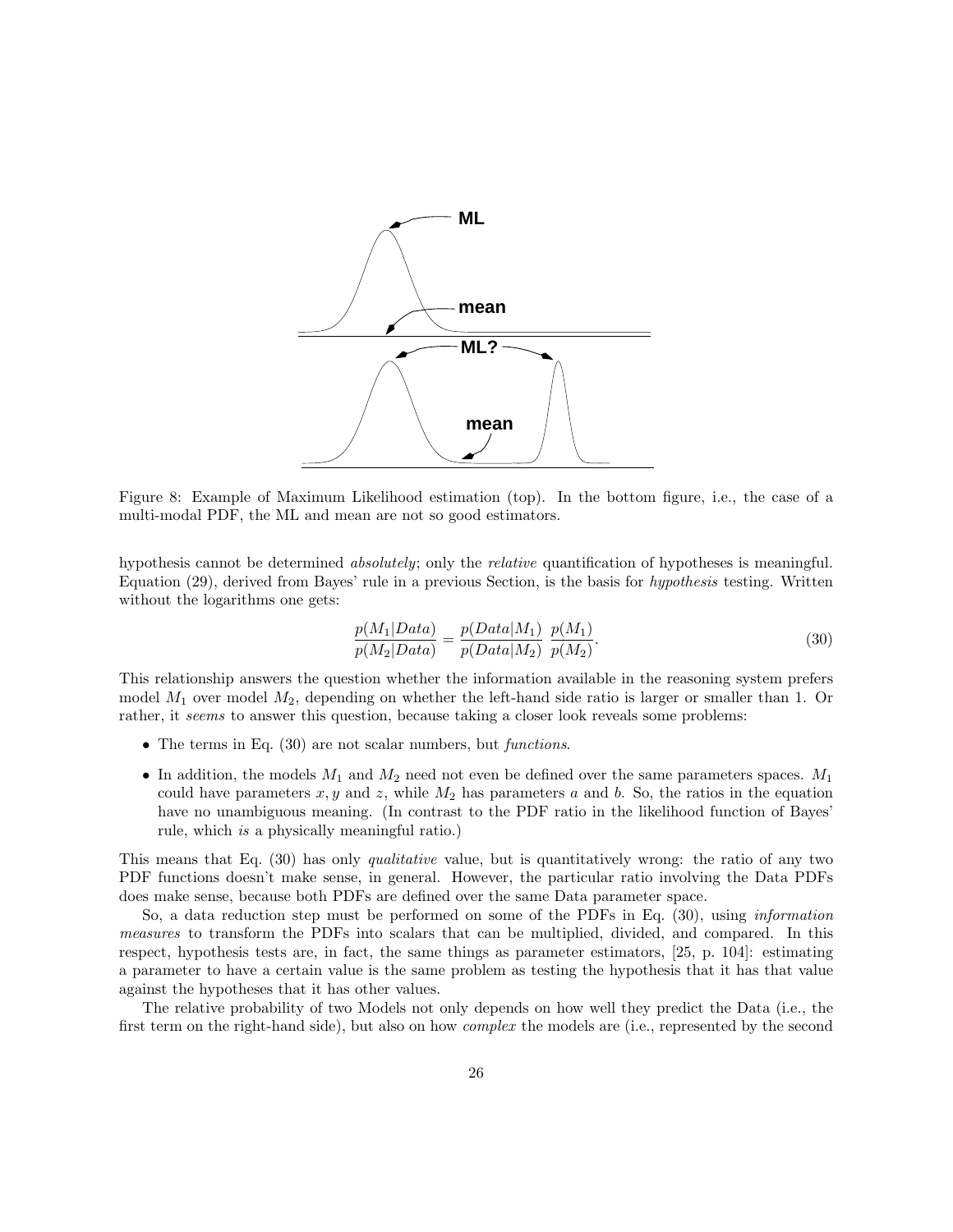term). The predictive power and the complexity are always in a trade-off. More complex models have a higher probability to fit the Data better. Simpler models have less "degrees of freedom," and hence the probability mass can be spread less. So,  $p(M|H)$  will be higher for a simpler model M. This principle is often called Occam's razor, after (the Latin name of) the Englishman William of Ockham (1288–1348), who got famous (long after his death!) for his quotations "Frustra fit per plura, quod fieri potest per pauciora (It is vain to do with more what can be done with less) and "Essentia non sunt multiplicanda praeter necessitatem" (Entities should not be multiplied unnecessarily).

## 6 Model building

Some of the more advanced reasoning systems have the goal of doing the modelling part of a Bayesian system autonomously, i.e., without supervision by a human operator. However, these so-called model building systems rely on estimation and hypothesis testing. Indeed, they start from a set of "modelling primitives", with which to build models. Then, model building corresponds to finding which combination of primitives fits "best" with the data. The system typically also is given some algorithms or procedures to define which combinations of primitives should be looked at.

## 7 Approximations and algorithms

The previous Sections have made clear that Bayesian theory is a very attractive framework to use for reasoning about uncertain knowledge-based systems. However, applying the Bayesian information processing methods is quite often not straigthforward, because of the computational complexity of working with high-dimensional PDFs. Hence, many people have been motivated to find computationally tractable ways to perform these Bayesian information processing operations. This Section gives an overview of the most general and successful approximations and algorithms.

#### 7.1 Markov assumption

Most reasoning systems are iterative: they get new information at regular time intervals. Every time a new piece of information arrives, they do an information update through Bayes' rule. In general, the righthand side part in all PDFs in the system (i.e., behind the condition bar "|") should contain all received information packages. This would make the PDFs inefficiently complex, so one often assumes that this history should only be kept for N steps in the past. This assumption is called the Markov assumption. And most often,  $N = 1$ . The result of such a Markov assumption is that

$$
p(x(k)|H, x(k-1), x(k-2), \dots) = p(x(k)|H, x(k-1)).
$$
\n(31)

### 7.2 Markov model

Some systems have a simple state space representation, as depicted in Figure 9: only a limited number of discrete states exist, and *transition probabilities*  $a_{ij}$  exist that represent the probability that, in the next time instant, the state will change from  $i$  to  $j$ :

$$
p(x(k) = \text{Statej}|x(k-1) = \text{Statej}) = a_{ij}.
$$
\n(32)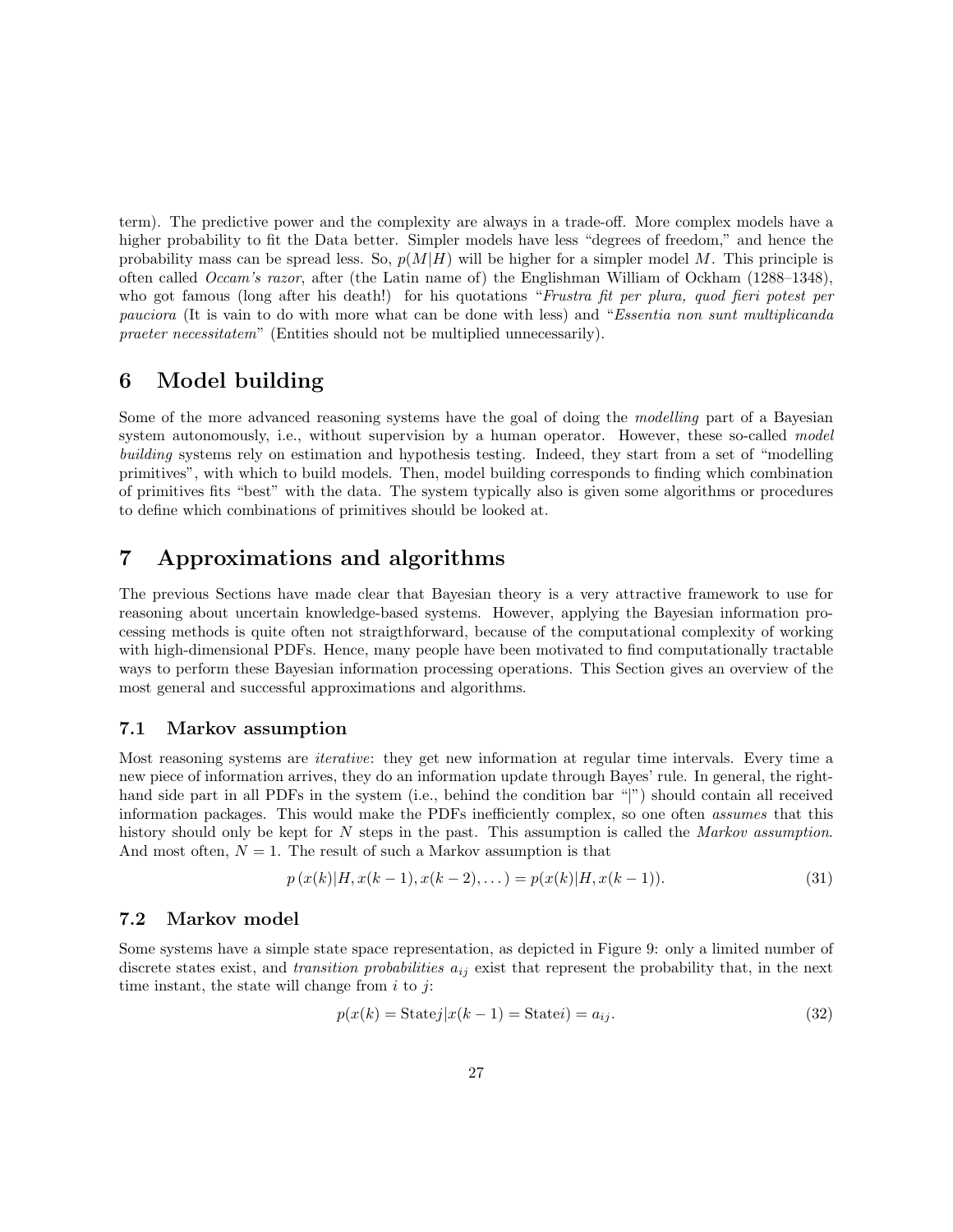

Figure 9: A Markov model system.

#### 7.3 Hidden Markov model

A Hidden Markov Model (HMM) is a generalization of the Markov Model, where the "hidden" refers to the fact that not all states can be observed *directly*. Only some of them can, while the others have to be estimated from a PDF on the measurements that each of the hidden states generates. So, Figure 9 must be extended with measurement probabilities  $m_i$ : this is the probability of measuring m if it was the state i that has generated the measured signal.

HMMs are popular in signal processing tasks such as speech recognition: when a human pronounces a sentence, the speech computer can only measure the signals that are produced in the phonemes (= units of speech) uttered by the speaker, but it cannot measure the letters or words directly.

So, (Hidden) Markov Models are just that: models. Some efficient algorithms have been developed to do the estimation and information processing of systems modelled by HMMs (see below).

## 7.4 Kalman Filter

The Kalman Filter, [20, 35], is one of the most efficient Bayesian estimators. It was developed by Kalman around 1960, without any mention of Bayesian theory, but on the basis of least-squares estimation. However, with the background material provided by the previous Sections, it's very easy to fully describe the Kalman Filter (Fig. 10):

- The system is time sampled, where subsequent samples get the index  $k$  and  $k + 1$ .
- Process equation. The state  $x(k)$  of the system has an evolution over time which can be represented by a *linear* relationship:  $x(k + 1) = F x(k)$ .
- Measurement equation. The mapping from state  $x(k)$  to measurement  $z(k)$  is also linear:  $z(k)$  =  $H x(k)$ .
- The *uncertainty* on the state, its evolution over time, and the measurements are represented by Gaussian PDFs, i.e., by their means and covariance matrices.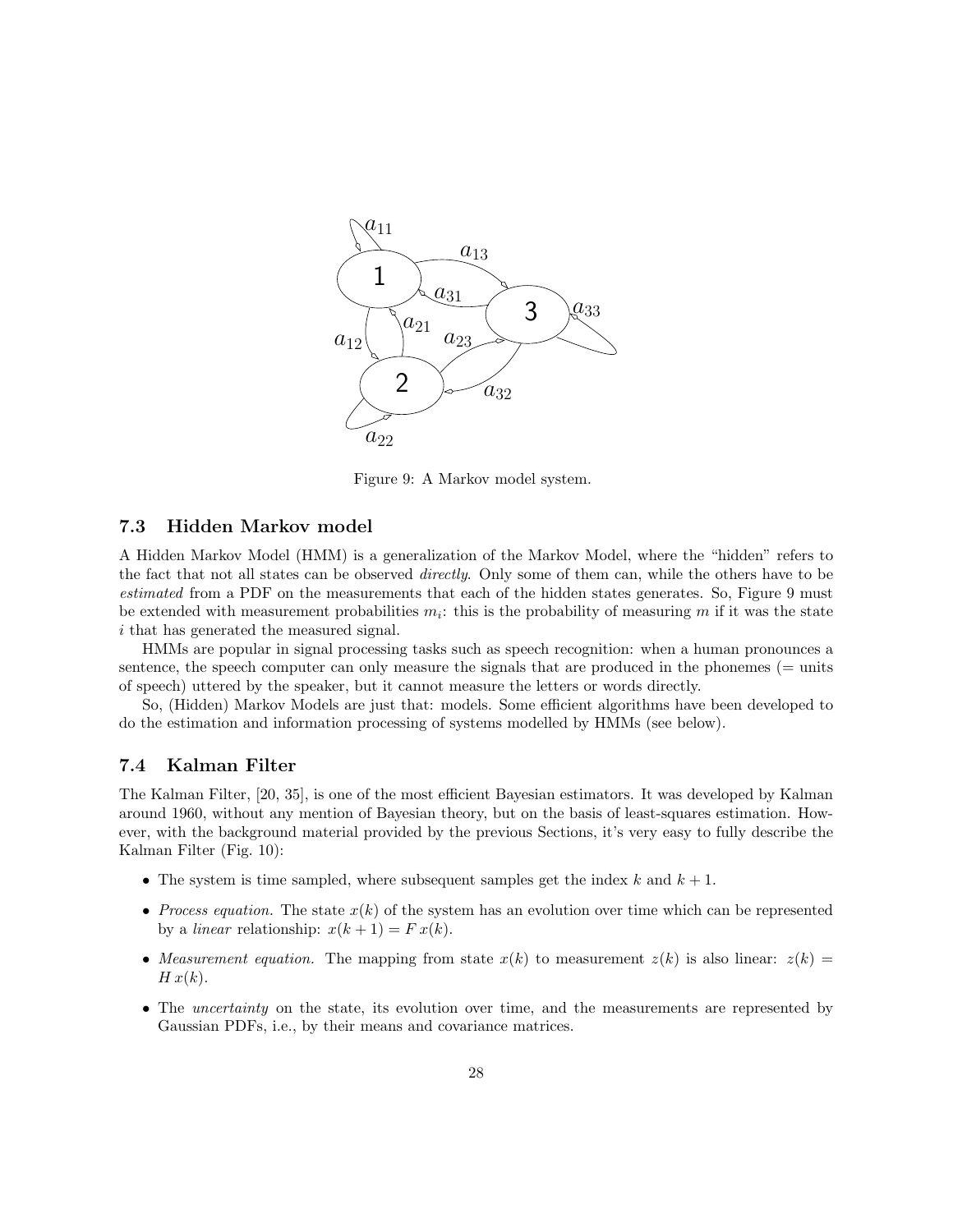Then, the Kalman Filter is nothing else but Bayes' rule applied to this particular kind of model. The innovation in Fig. 10 is the difference between the *predicted* value of the measurement and the actual value; this is indeed the new information, because one learns nothing new from predictions that turn out to correspond to the reality.



Figure 10: Computational scheme of the Kalman Filter, [1].

A Kalman Filter is an information processor, but also trivially useable as an estimator, because, for Gaussian PDFs, the mean of the PDF corresponds to the Maximum Likelihood estimate.

Note that the Kalman Filter works on full PDFs at all times (but these PDFs are analytically simple), and hence within the model no information is created or lost. Of course, this only holds as long as the linear process and measurement models are reliable. And quite often they are only first-order approximations.

Kalman Filters are the information processing workhorses in the aviation and aerospace applications: they are used for over fourty years to keep rockets, airplanes and satellites in their correct course. Kalman Filters are also very popular in robotics applications, such as autonomously navigating mobile robots (Fig. 11).

### 7.5 Viterbi algorithm

This algorithm is used as an approximation to the full Bayesian calculus for systems that can be modelled by an Hidden Markov Model.

Message 8 (Data reduction through Maximum Likelihood) Many Bayesian algorithms tackle the complexity involved in the full application of Bayes' rule, by reducing the information contained in a PDF by only one single parameter, i.e., the Maximum Likelihood estimate.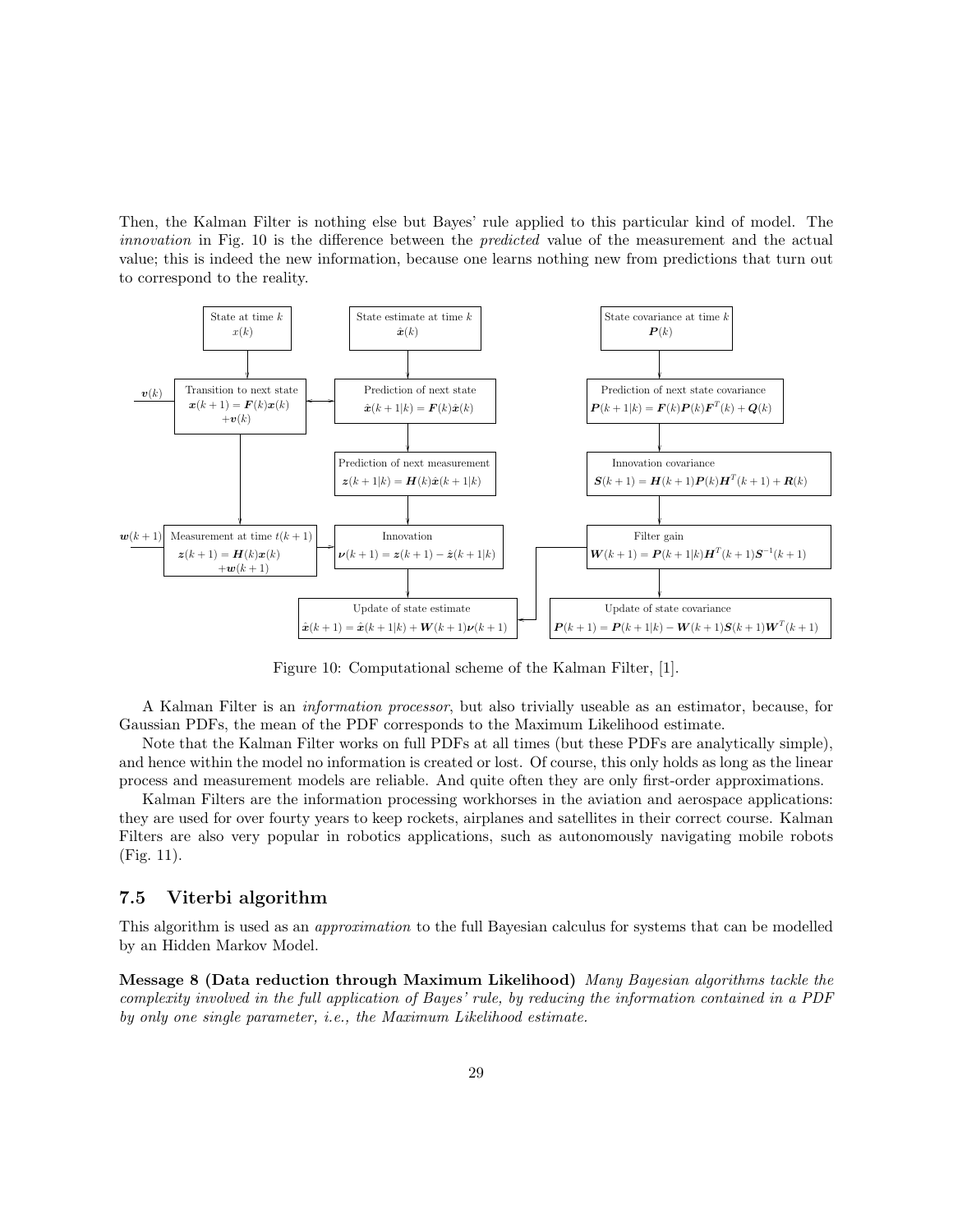

Figure 11: Mobile robot navigation based on tracking of beacons in the environment, by means of a Kalman Filter. Whenever the robot is able to see beacons in its environment (and is able to match them with its a priori map) it can reduce its position uncertainty. This is reflected by the covariance ellipses shown in the picture. (Figure courtesy of J. Vandorpe.)

Message 9 (ML and local maxima) Every estimation or information processing algorithm that uses not the full PDFs but only a Maximum Likelihood (or any other) estimate, is prone to converge to a local maximum, and not the global maximum.

The Viterbi algorithm is an example of such a ML-based approach. The underlying system is modelled by an HMM, and data correlated with the state transitions is coming in at every sample instant. The goal of the reasoning system is to estimate which state transition sequence has generated the measured signals. Instead of calculating a PDF over all possible transition paths that could have led from the past to the current measurement, the Viterbi algorithm only stores the most probable path.

### 7.6 Expectation-Maximization (EM)

The EM algorithm, [7], is another estimator that only keeps track of the Maximum Likelihood, in order to reduce the computational complexity of the full Bayesian approach, for a situation where not all states are directly observable. The "E" and "M" stand for the two steps in the algorithm that are executed sequentially: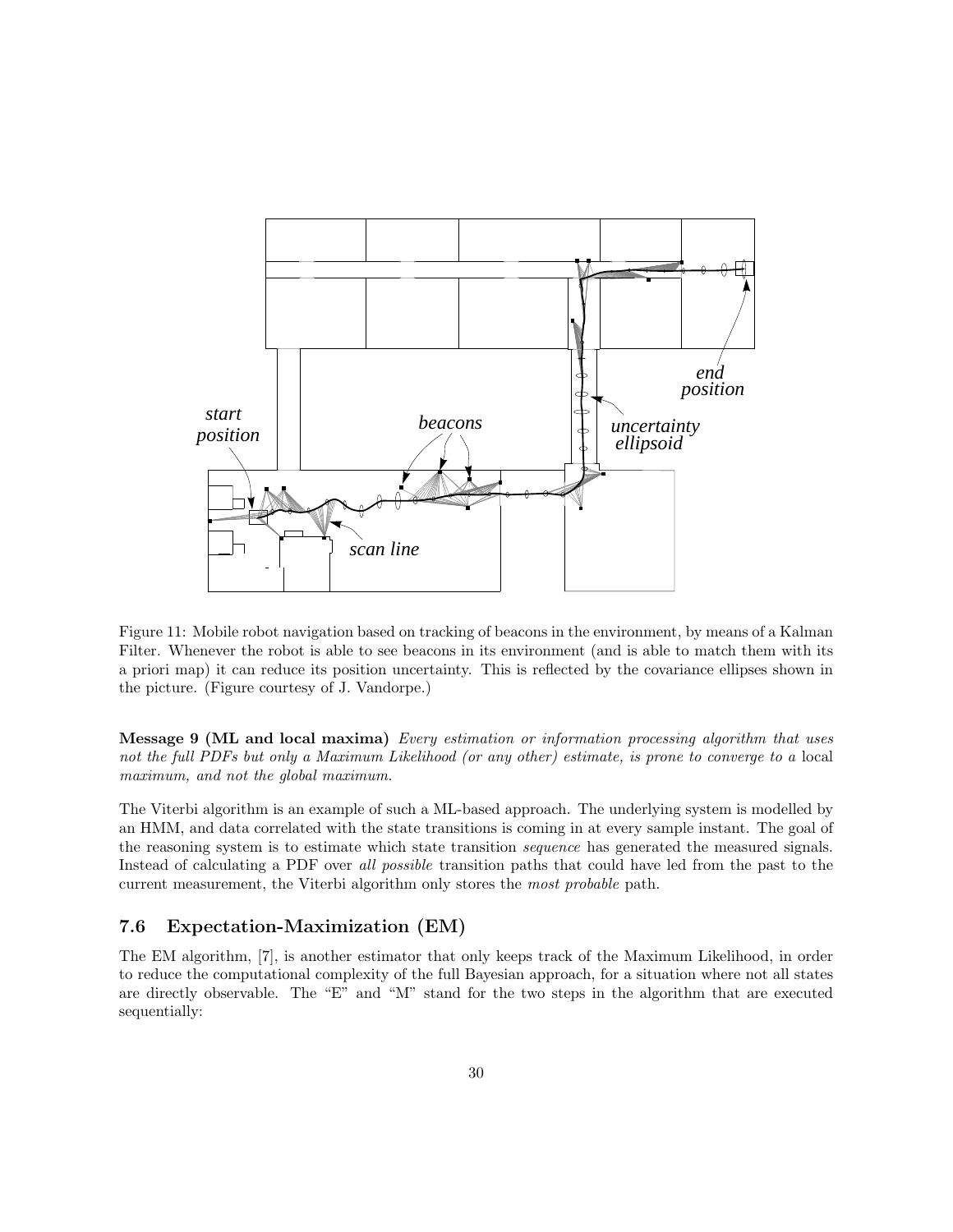- Expectation. Based on the latest ML estimates of the states, the expected measurements are predicted.
- Maximization. These predicted measurements are compared to the real measurements, and from the difference the state estimate is adapted, in a Maximum Likelihood sense.

Figure 12 depicts this EM loop, in two snapshots of the reasoning system inside a mobile robot that navigates in an unknown environment, building a map of that environment. The first figure shows still mapping inaccuracies, due to the inaccurate self-motion measurements of the mobile robot. The second row shows a better converged estimate at a later point in time.



Figure 12: Intermediate and final topological maps and occupancy grids during an EM algorithm for model building by a mobile robot.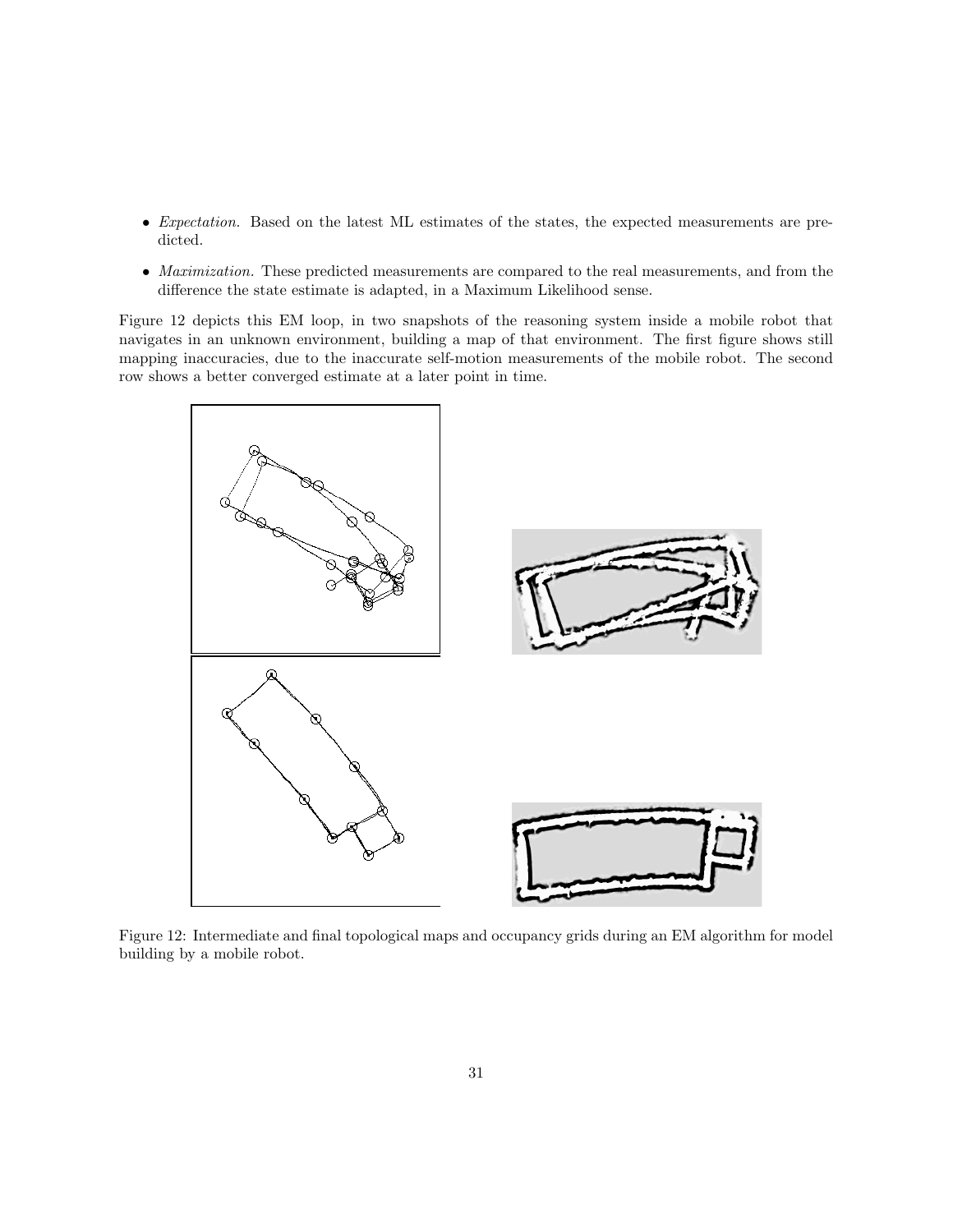

Figure 13: Sample-based information processing for a mobile robot that wants to localize itself in an office like environment of which it has a map. The differently coloured robots and the correspondingly coloured samples represent the information at subsequent instants in time.

### 7.7 Sample-based information

The major drawback of approximating a PDF by its Maximum Likelihood estimate is that the information processing can lead to a wrong optimum. Hence, other techniques have been developed, aiming at both computational efficiency and sufficient "coverage" of the whole parameter space of the PDFs. The samplebased methods are becoming increasingly popular in this respect.

Fact 19 (Sampled representation of PDF) Any PDF can be approximated by a number of samples, *i.e.*, at areas I in the parameter space where  $\int_I p(x) dx$  is high, one puts more samples than where this integral is low. All operations on PDFs are then replaced by operations on the individual samples.

Fact 20 (Monte Carlo) The name Monte Carlo is associated with many sample-based methods.

The animated image at http://www.cs.washington.edu/ai/Mobile\_Robotics/mcl/ and in Figure 13 show Bayes' rule in action for a mobile robot navigation and localization task.

Fact 21 (Sampling from uniform interval) The only computationally efficient sampling algorithms sample from a uniform distribution over the interval  $[0, 1]$ . Sampling from other PDFs is always transformed, via various routes, to such a sampling.

The Cumulative Density Function (CDF) is an important concept in sampling, Fig. 14. The CDF of any given PDF can be used to generate samples from that PDF, via the *Inverse CDF* sampling procedure, Fig. 15: one takes uniform samples from the Y axis of the CDF plot, and each of the inverse function values is a sample from the original PDF.

**Fact 22 (When is sampling possible?)** The PDF must be "easy" to evaluate, i.e., the value of  $p(x)$ should be fast to calculate.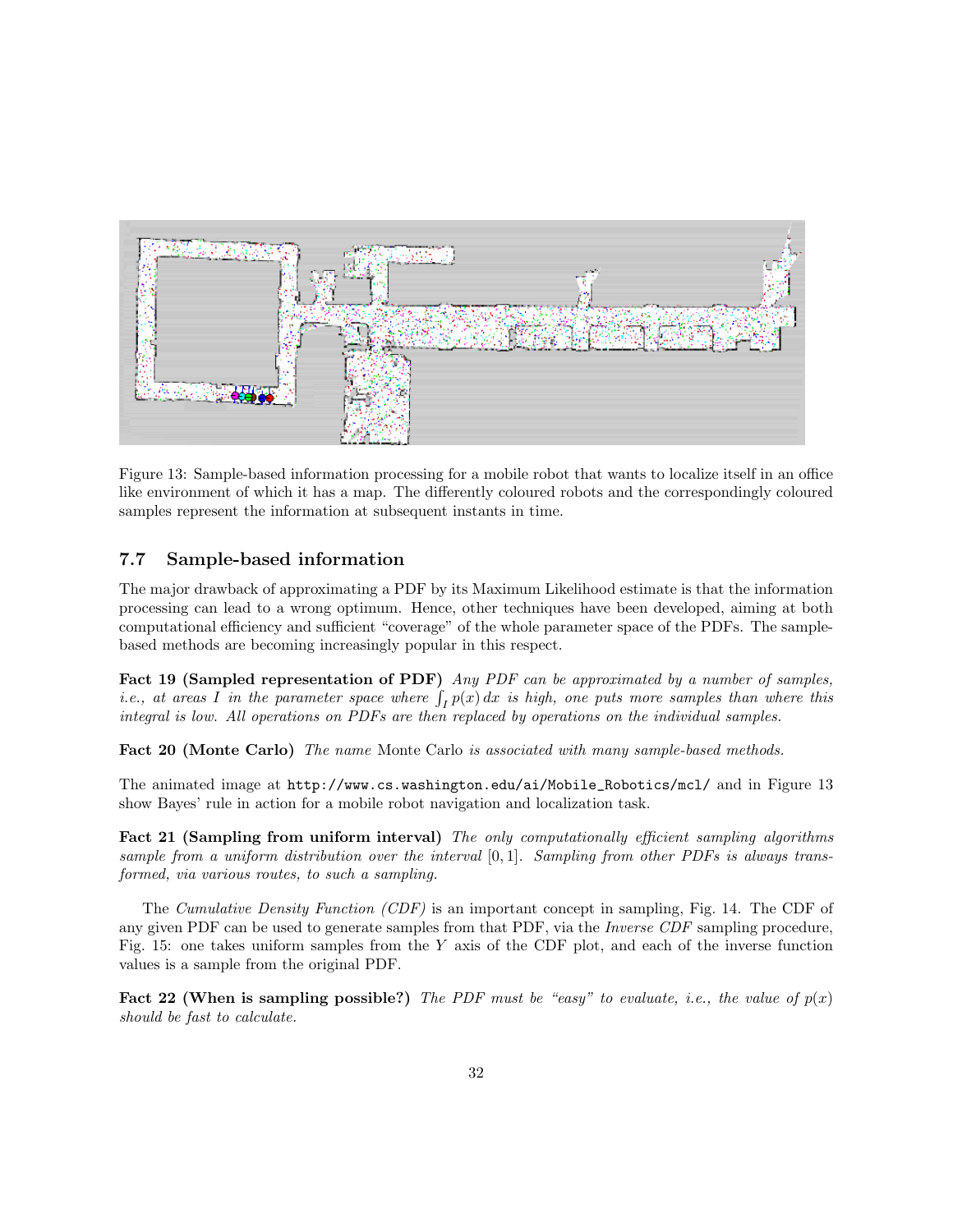

Figure 14: The Cumulative Density Function of the given PDF is the function that corresponds to the integral of the PDF along its domain.

The ICDF sampling is simplest for discrete or discretized PDFs; it can be quite complicated for a general analytical PDF. So, discrete approximations to these PDFs are most often used.

Fact 23 (Normalization of samples) After each information processing step, it is common practice to normalize the samples. That is, instead of keeping information about  $p(x_i) dx$  one stores a number of samples of "unit" magnitude, where the number corresponds to the integral  $\int_I p(x) dx$ .

The "information processing step" can be: (i) transformation of the type  $y = f(x)$ , or (ii) the application of Bayes' rule.

Fact 24 (Monte Carlo integration) The Bayesian framework uses a lot of integrations, for example, for doing marginalizations. Monte Carlo integration is a sample-based approximation of a real integral, formed by the sum of samples of the PDF, normalized by their "density."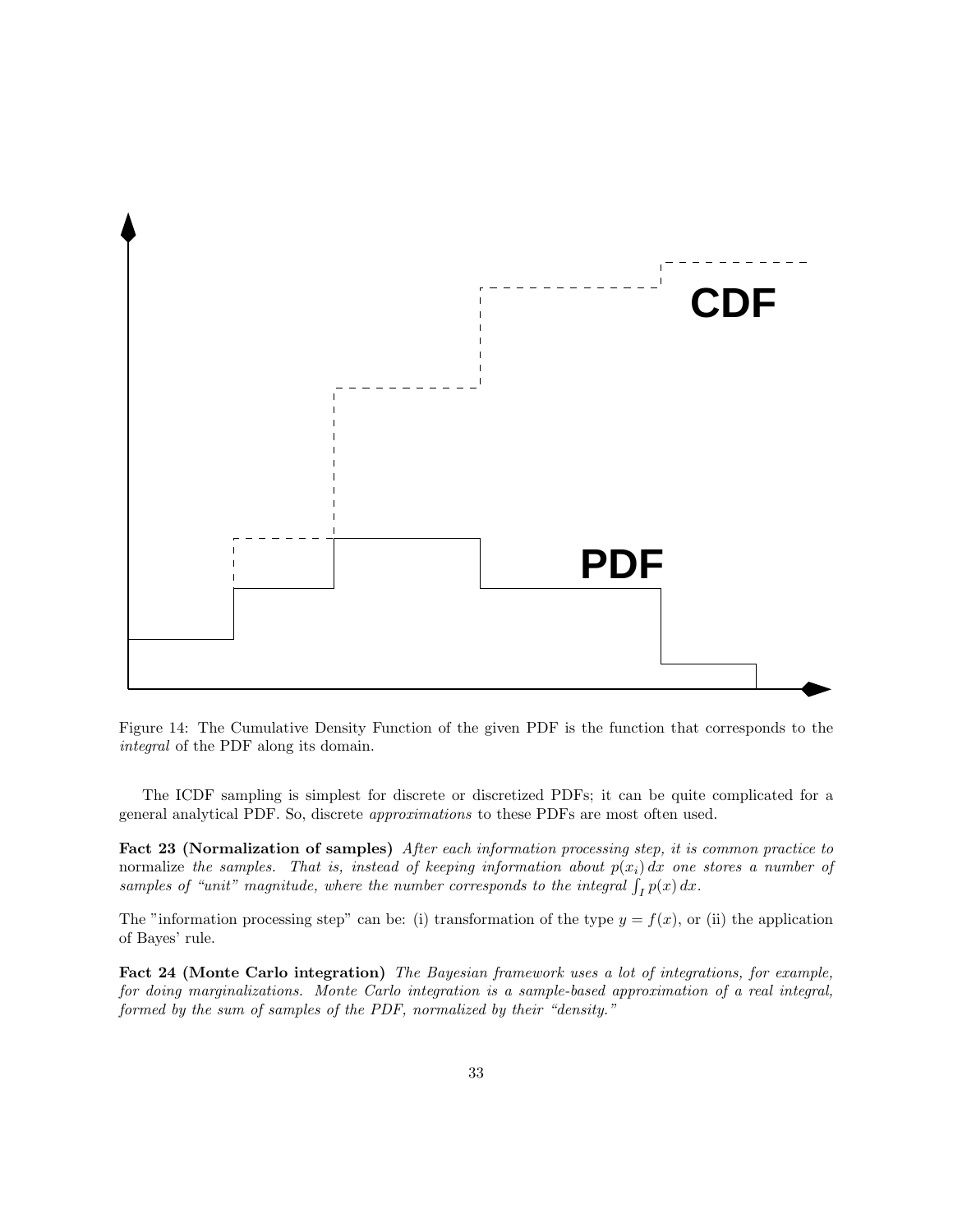

Figure 15: Sampling from any PDF can be done by "inverse" uniform sampling from its CDF.

## References

- [1] Y. Bar-Shalom and X.-R. Li. Estimation and Tracking, Principles, Techniques, and Software. Artech House, 1993.
- [2] T. Bayes. Essay towards solving a problem in the doctrine of chances. Philosophical Transactions of the Royal Society of London, 53:370–418, 1764. Reprinted in Biometrika, 45:293–315, 1958, and in Fascimiles of two papers by Bayes, W. Edwards Deming.
- [3] G. L. Bretthorst. An introduction to parameter estimation using Bayesian probability theory. In P. F. Fougère, editor, *Maximum Entropy and Bayesian Methods*, pages 53–79. Kluwer, Dordrecht, The Netherlands, 1990.
- [4] T. M. Cover and J. A. Thomas. *Elements of information theory*. Wiley, New York, NY, 1991.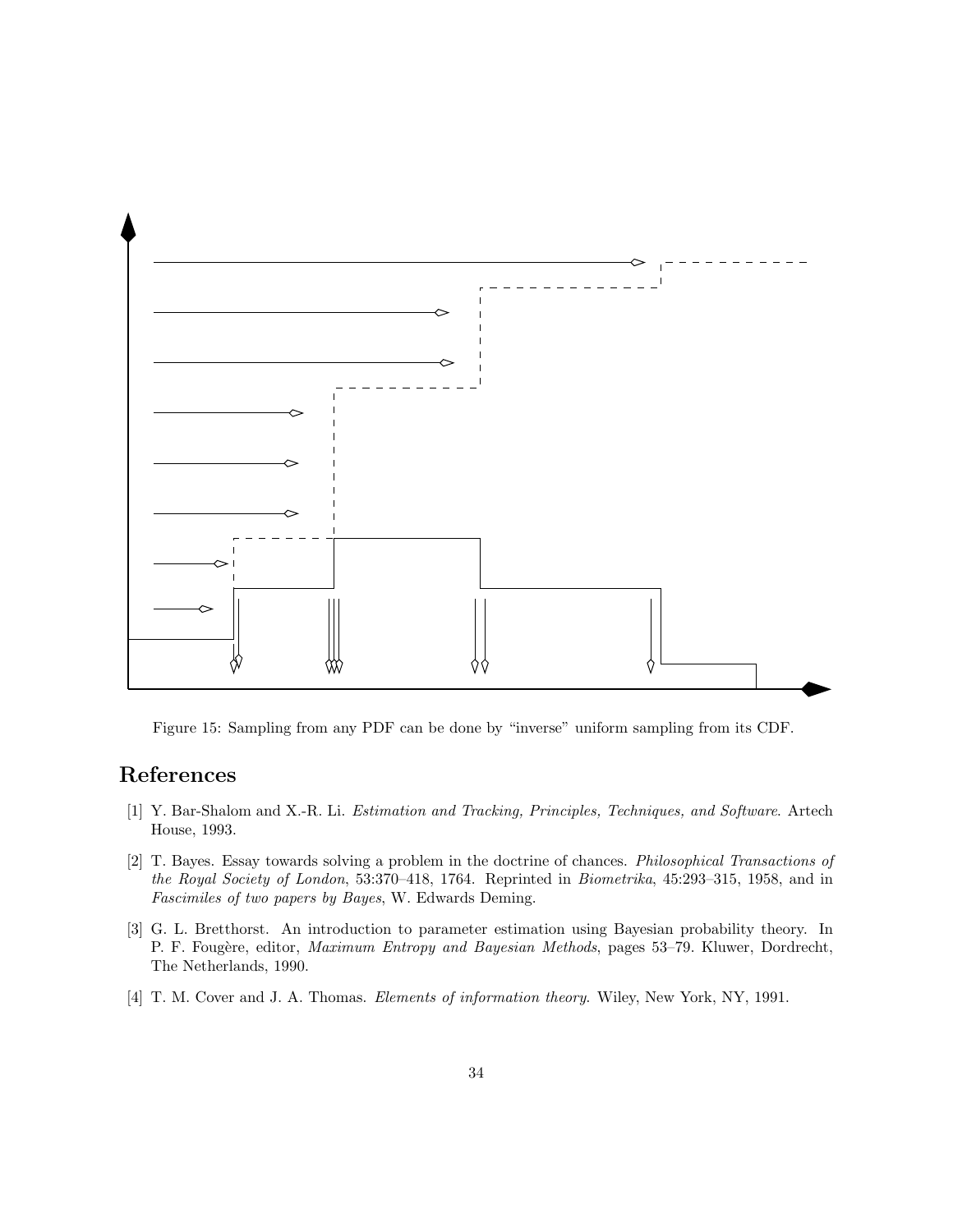- [5] R. T. Cox. Probability, frequency, and reasonable expectation. American Journal of Physics, 14(1):1– 13, 1946. Reprinted in [30, p. 353].
- [6] P.-S. de Laplace. *Théorie analytique des probabilités*. Courcier Imprimeur, 1812. 2nd edition, 1814; 3rd edition, 1820.
- [7] A. P. Dempster, N. M. Laird, and D. B. Rubin. Maximum likelihood from incomplete data via the EM algorithm (with discussion). Journal of the Royal Statistical Society, Series B, 39:1–38, 1977.
- [8] G. J. Erickson and C. R. Smith, editors. Maximum-Entropy and Bayesian Methods in Science and Engineering. Vol. 1: Foundations; Vol. 2: Applications. Kluwer Academic Publishers, Dordrecht, The Netherlands, 1988.
- [9] R. A. Fisher. Statistical methods for research workers. Oliver and Boyd, Edinburgh, Scotland, 13th edition, 1967.
- [10] M. Ginsberg. Essentials of Artificial Intelligence. Morgan Kaufmann, San Mateo, CA, 1993.
- [11] G. Golub and C. Van Loan. Matrix Computations. The Johns Hopkins University Press, 1989.
- [12] I. J. Good. A derivation of the probabilistic explanation of information. Journal of the Royal Statistical Society Ser. B, 28:578–581, 1966.
- [13] E. T. Jaynes. How does the brain do plausible reasoning? Technical Report 421, Stanford University Microwave Laboratory, 1957. Reprinted in [8, Vol. 1, p. 1–24].
- [14] E. T. Jaynes. Information theory and statistical mechanics. Physical Review, 106:620–630, 1957. Reprinted in [29, p. 6–16].
- [15] E. T. Jaynes. Prior probabilities. IEEE Trans. Systems Science and Cybernetics, 4:227–241, 1968. Reprinted in [29, p. 116–130].
- [16] E. T. Jaynes. Where do we stand on Maximum Entropy? In R. D. Levine and M. Tribus, editors, The maximum entropy formalism, pages 15–118. MIT Press, 1978. Reprinted in [29, p. 211–314].
- [17] E. T. Jaynes. Bayesian methods: general background. In J. H. Justice, editor, MaxEnt'84: Maximum Entropy and Bayesian Methods in Geophysical Inverse Problems, pages 1–25. Cambridge University Press, 1986.
- [18] E. T. Jaynes. Probability theory: The logic of science. Unfinished manuscript, http://bayes.wustl. edu/etj., 1996.
- [19] H. Jeffreys. Theory of Probability. Clarendon Press, 1939. 2nd edition, 1948; 3rd edition, 1961. Reprinted by Oxford University Press, 1998.
- [20] R. E. Kalman. A new approach to linear filtering and prediction problems. Trans. ASME J. Basic Eng., 82:34–45, 1960.
- [21] M. G. Kendall and A. O'Hagan. Kendall's advanced theory of statistics. 2B: Bayesian inference. Arnold, London, England, 1994.